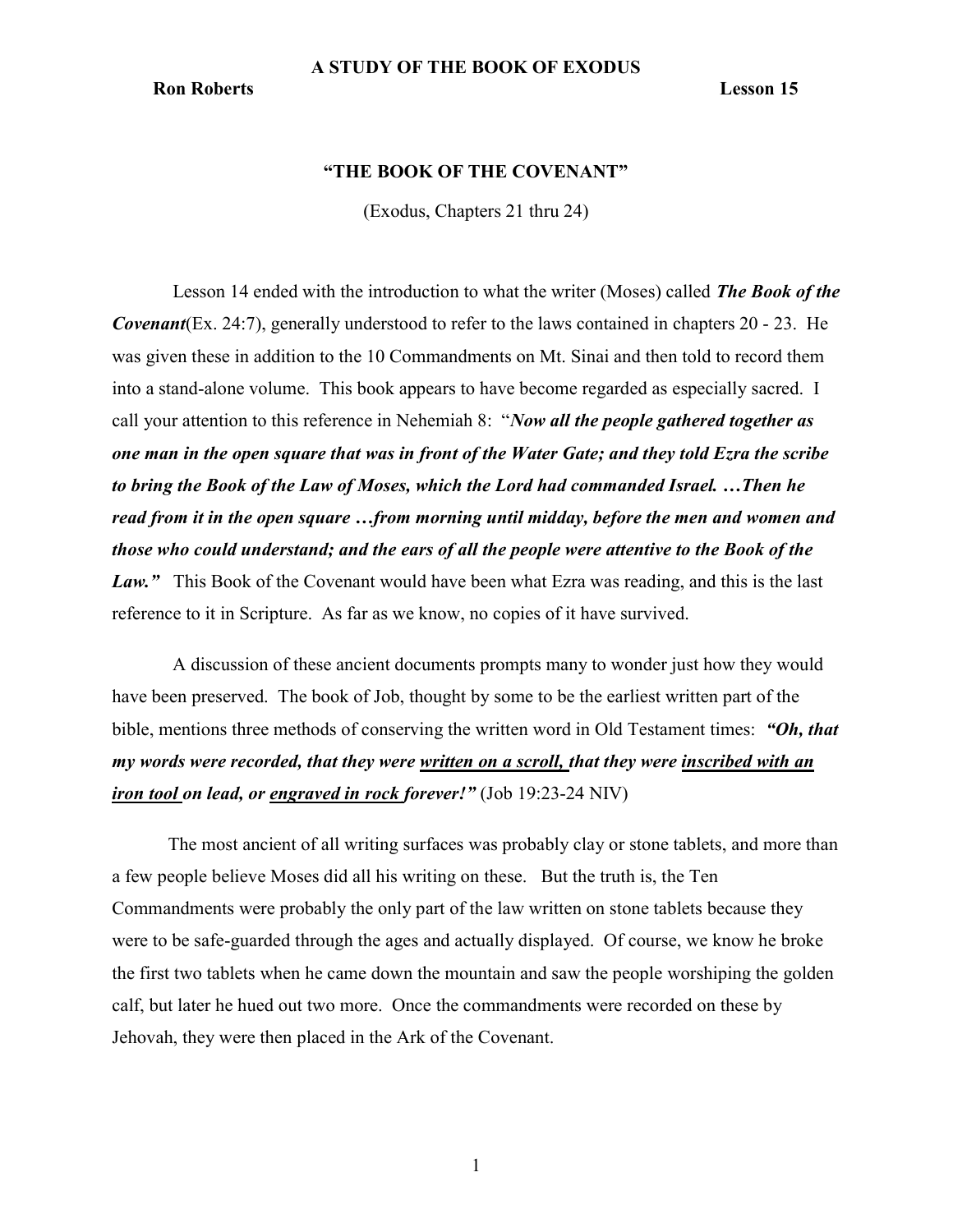#### **Ron Roberts** Lesson 15

Some historians believe there are references to the prophets Isaiah and Habakkuk writing on tablets of wood. Habakkuk says, "Then the LORD answered me and said: "Write the vision and make it plain on tablets, that he may run who reads it." (Habakkuk 2:2 NKJV) And Isaiah was told, "Now go, write it before them on a tablet, and note it on a scroll, that it may be for time to come, Forever and ever:" (Isaiah 30:8 NKJV) In both of these passages the Hebrew word translated "tablet" is "lûach" which has a primitive root meaning of "*a tablet (as* polished), of stone, wood or metal." (Strong's Definition) And, because of what was told to Isaiah, "…and note it on a scroll so that it may be for time to come…" the historians believe this implies an original medium of short lifespan, therefore wood or possibly clay.

Obviously, with the weight and general unwieldiness of tablets, the entirety of the Holy Scriptures could not have been recorded and preserved in this way. Etching in stone was reserved for those shorter missives, things meant to be displayed openly – such as the Ten Commandments – and therefore able to withstand the natural wear and tear resulting from being exposed to the elements. So how was the remainder of the Old Testament scriptures preserved? The answer brings us to the most common method of ancient writing known to humans: scrolls of papyrus.

Papyrus, made from the papyrus plant which grew in the swampy areas of the Nile River, was used in Egypt three thousand years before the time of Christ. It is even mentioned by Job when he asks, "Can papyrus grow where there's no marsh? Can reeds flourish without water?" (Job 8:11 ISV) Actually, the English word "Bible" is derived from the Greek word "byblos" which means papyrus. There could also have been segments written on leather from animal skins, but papyrus was by far the medium most often used. It is far more likely then, that the Book of the Covenant was preserved in this way. And, having grown up in Egypt, Moses would certainly have been familiar with this medium.

#### Now, back to our study –

What follows after the 10 Commandments in chapter 20 through the first part of chapter 23 could best be described as "case laws" – detailed principles, or examples, of how Jehovah expected the people to apply His law to the various specific incidents (cases) that would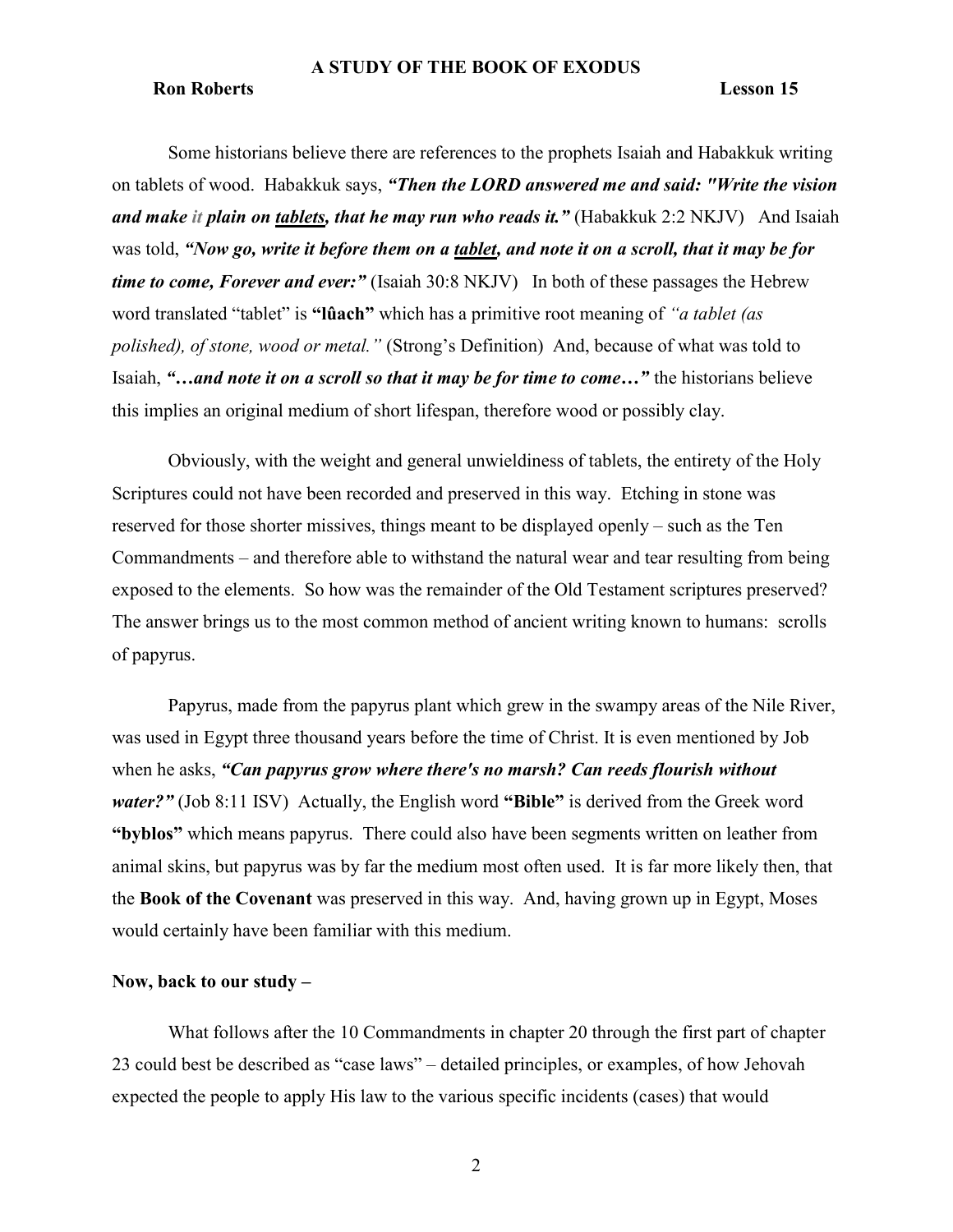#### Ron Roberts Lesson 15

commonly occur in daily life. Keep in mind that the 10 Commandments served as the base upon which those examples were built.

Before we look into these, unintentionally yet perhaps inevitably reading them through a modern lens, we need to keep a couple of things in mind. First, these laws were given to the nation of Israel for a finite period of time in which they would be establishing their new nation and then living with the decisions they made. And most importantly, they were written by Jehovah in His infinite wisdom. Are we in any position to question His judgment? He knew what the people needed to be told.

Today, we live under a different law – delivered by Jesus – destined for a different people living in a different time period. Even though it is based on the same fundamentals as the old Law of Moses, it is not that law. Therefore, to attempt to view the former law, specifically designed for a specific people and a specific time period, through our 21st century eyes will lead us to make erroneous conclusions and incorrect judgments. Certainly, looking back from our perspective under this new and better covenant – Christ's Law – some of those old laws will appear overly simplistic to us, maybe even amusing, while others will seem unnecessarily complicated or harsh. But we must remember they were given by an all-knowing God. It would be arrogant for us to "judge" these laws with our limited understanding. Not only did Jehovah know what was needed for His people at that time, regardless of how it may look to us today, we must realize that these laws represent truth and were recorded in scripture for our benefit and our learning.

So, with all of that being said, let's look back nearly 4000 years at the four general categories of the Law of Moses as they are detailed for us in chapters 21 - 23:

- 1. Slavery or Servants (Exodus 21:1-11)
- 2. Restitution (Exodus 21:18-22:15)
- 3. Opportunities for the Poor (Exodus 22:21-27 & 23:10-11)
- 4. Lending and Collateral (Exodus 22:25-27)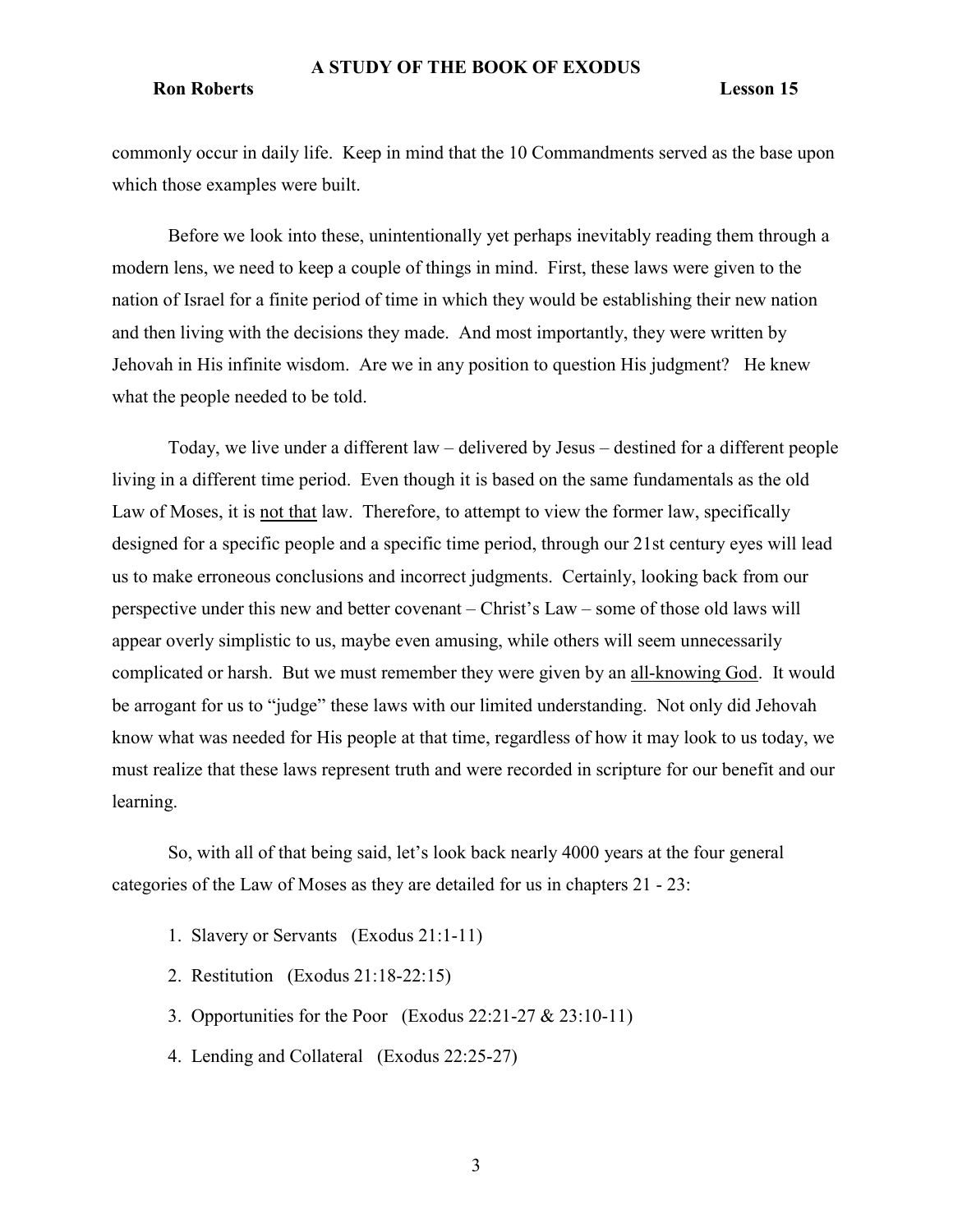### 1. Dealing with Slavery or Servants – (Exodus 21:1-11)

Let me begin by saying that I know that slavery is a difficult topic to discuss. Around 1995, I was teaching a Wednesday night adult bible class studying the book of 1 Corinthians. At that time we had a few members who were people of color. One of the men was deeply involved – active and very outspoken – in Dr. King's movement. One Wednesday evening we arrived at chapter 7, verses 17 through 24 in our study. That is where Paul was telling those Christians that it was acceptable to "remain in the same calling in which you were called," because being a Christian had nothing to do with your "lot in life." Of course, in those verses Paul speaks of a "bondservant" which some bible versions render as "slave." The man mentioned above had a lot to say in regard to Paul's statement in verse 20, "Let every man abide in the same calling wherein he was called."  $(KJV)$ 

His mind was so locked into the happenings regarding slaves in the eighteenth through twentieth centuries that he could not focus on what Paul was actually saying in the first century. We met for a lengthy discussion after that class, but he was so focused on the hurt and injustice of current times that he could not see what was actually being taught in scripture. As a result he refused further study and even quit attending that congregation. My point in telling this story is to remind us how important it is to keep historical context in mind before we let our emotions get involved. The truth is, in Old Testament times, slavery was a fact of life all over the world. Actually, once they settled in Canaan, some Israelites found they could not support themselves and volunteered to be bondservants, and their "slavery" turned out to actually be a better life than they might have had otherwise. The Law of Moses was not intended to abolish slavery, but to establish laws whereby the Israelites were taught to treat their slaves far better than other slave owners in the world at that time.

So, how were slaves to be treated? First – any slave or servant MUST be regarded as a full-fledged member of the family. We see that this began back in Abraham's day, because in Genesis 17:13 it is said: "The servant born in your house or the one purchased with money is to be circumcised. My covenant is to remain in your flesh as an eternal covenant."  $(ISV$ emphasis is mine.)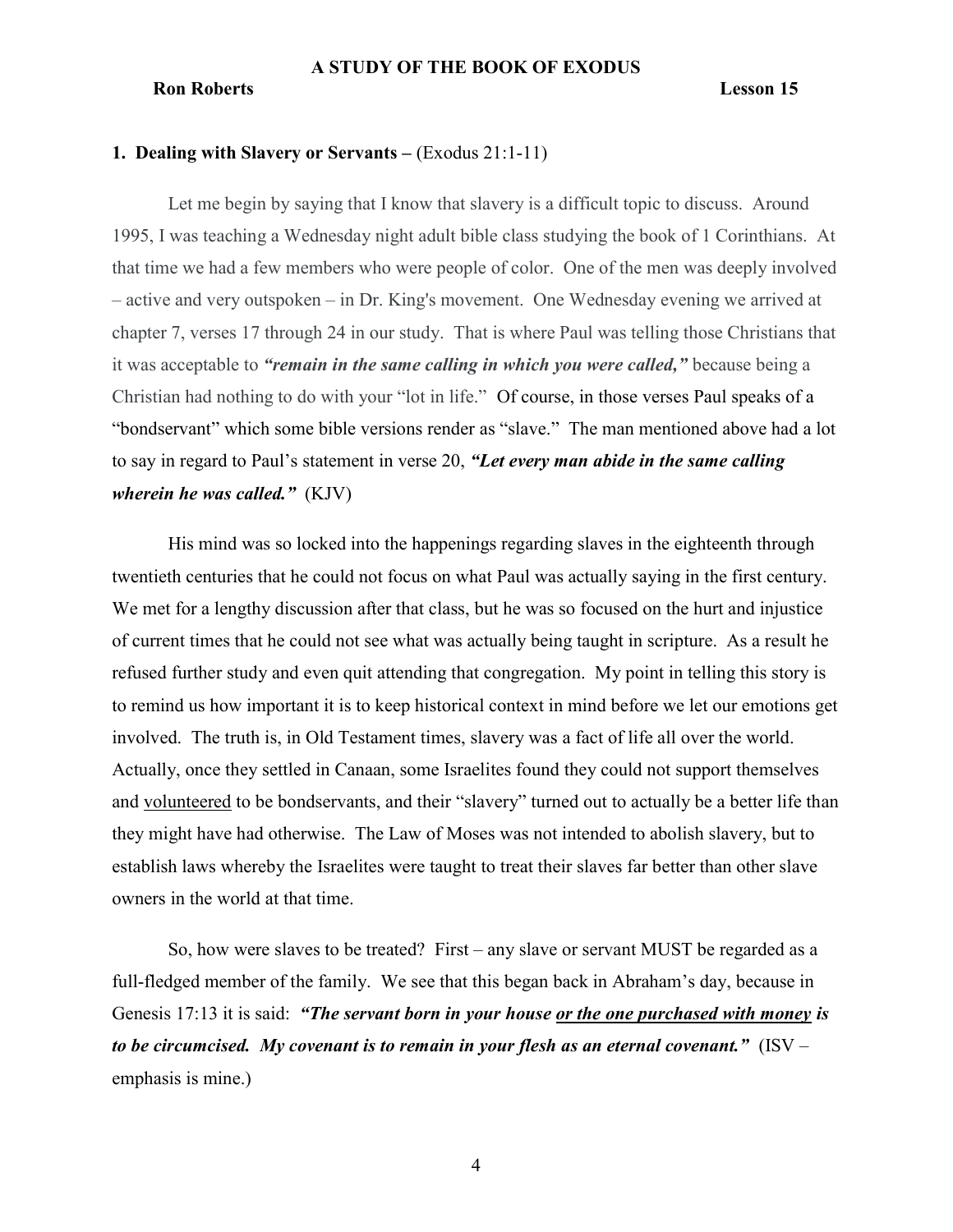#### **Ron Roberts** Lesson 15

Furthermore, they were to receive the same rest periods and holidays as non-slaves (Exodus 23:12; Deut. 5:14-15, 12:12), and were to be treated humanely. (Ex. 21:7, 26-27) The most important thing to know regarding slavery among the Israelites was that it was NOT intended to be a permanent condition! It was to be a temporary solution to help people in poverty. "If you buy a Hebrew servant, he shall serve six years; and in the seventh he shall go out free and pay nothing. If he comes in by himself, he shall go out by himself; if he comes in married, then his wife shall go out with him."  $(Ex. 21:2-3 NKJV)$ 

However, if this servant chooses not to go free at the end of those six years – "then his *master shall bring him to the judges* (the 70 elders – much later the Sanhedrin) *He shall also* bring him to the door, or to the doorpost, and his master shall pierce his ear with an awl; and he shall serve him forever." (Ex. 21:5  $& 6$  NKJV) Why would any slave choose not to go free? Because he was actually better provided for and cared for in this condition than he would have been on his own. Actually, cruelty on the part of the owner resulted in immediate freedom for the slave. (Ex. 21:26-27) Under these laws, male Hebrew slavery was more like a "mediumterm contract" instead of a permanent exploitation as it is often characterized in modern times.

 Perhaps the most common purpose for buying a female slave was so that she could become the wife of either the buyer or the buyer's son. (Ex. 21:8 - 9) Once she became espoused, she would no longer be viewed as a slave, but become the equal of any wife. Therefore the purchase of a female slave functioned more like the giving of a dowry. According to the Law, she was to be called a "wife." (Ex. 21:10) And, if the buyer failed to treat the female slave with all the rights due an ordinary wife, he was required to set her free. (Ex. 21:11 NKJV)

Generally, marriage among slaves was not recognized but under The Law it was allowed and the families were kept intact. "If he comes in by himself, he shall go out by himself; if he comes in married, then his wife shall go out with him."  $(Ex. 21:3 NKJV)$ 

 Of course, we can't deny that slavery was still servitude. Ideally no one wishes to be viewed as someone else's "property," but this system did allow the poor – whom we know we will always have with us – to "earn a living" and be taken care of. Let's remember also that the word of God was not intended – then or now – to abolish social order or make political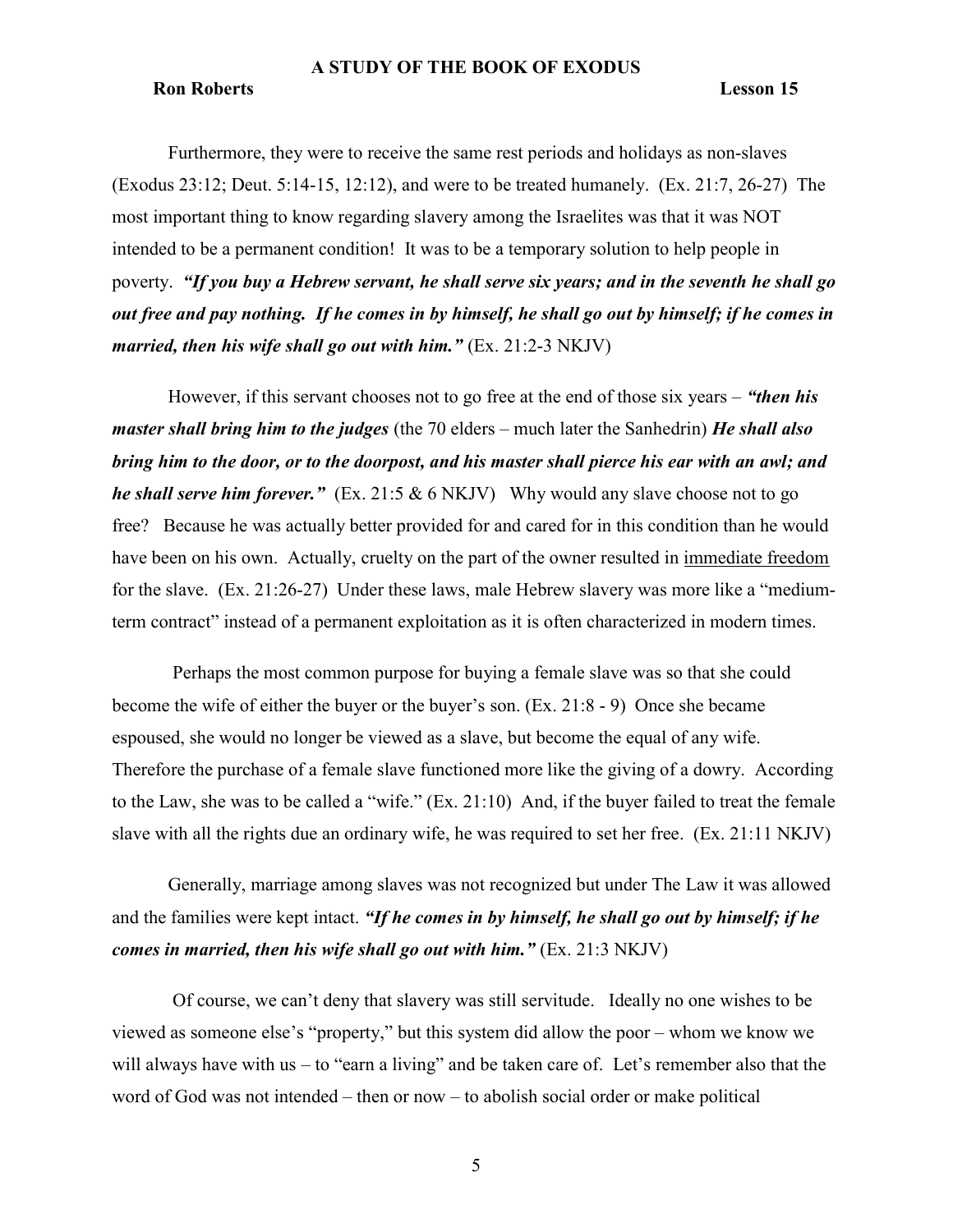#### Ron Roberts Lesson 15

statements. It is meant to instruct God's people on how to live in a crooked and broken world: treating others fairly, always acting with compassion and generosity, going the extra mile.

# 2. Restitution – (Exodus 21:18-22:15)

Most of the laws concerning restitution (many repeated in greater detail in Leviticus and Deuteronomy) spell out exact penalties for offenses. For example, under general circumstances, an "eye for an eye; a tooth for tooth; hand for hand, foot for foot, burn for burn, wound for wound, and stripe for stripe" (Ex. 21:23-25) The list is notably specific. But, if someone had been burned and scarred because of someone else's negligence… Would the scarred person really want to see the offender burned to the same degree?

Even though these verses indicate that this is the maximum punishment, we see the judges (those 70 elders of Israel) seldom going that far. Instead, for example, when a man seriously injures another in a fight, he must pay for the victim's lost time and cover his medical expenses. (Ex. 21:18 & 19) So, it appears that the judges' job was to assess each case based on the circumstances, much like our judges do today.

Certainly today, we understand Christians must use maturity and discernment – especially in light of Jesus' teaching to forego the extent of The Law by an evildoer. "You have heard that it was said, "an eye for an eye and a tooth for a tooth,' but I tell you..." (Matt. 5:38 - 42 NKJV) There is discussion about whether Jesus was speaking of this Old Testament law at this time or referring to newer principles of the first century. I don't know, but based on what we find in the books that follow Exodus it certainly could be the former.

 As a former business owner, I sometimes had to mediate between workers who had work-related issues with one another. Deciding what is right and fair affects not only the ones involved in the dispute, but it can also affect the whole atmosphere of the business as well as set a precedent for how workers may expect to be treated in the future. Christians must take these kinds of decisions seriously because onlookers will draw their own conclusions about whether or not we are acting by the faith we claim to live by.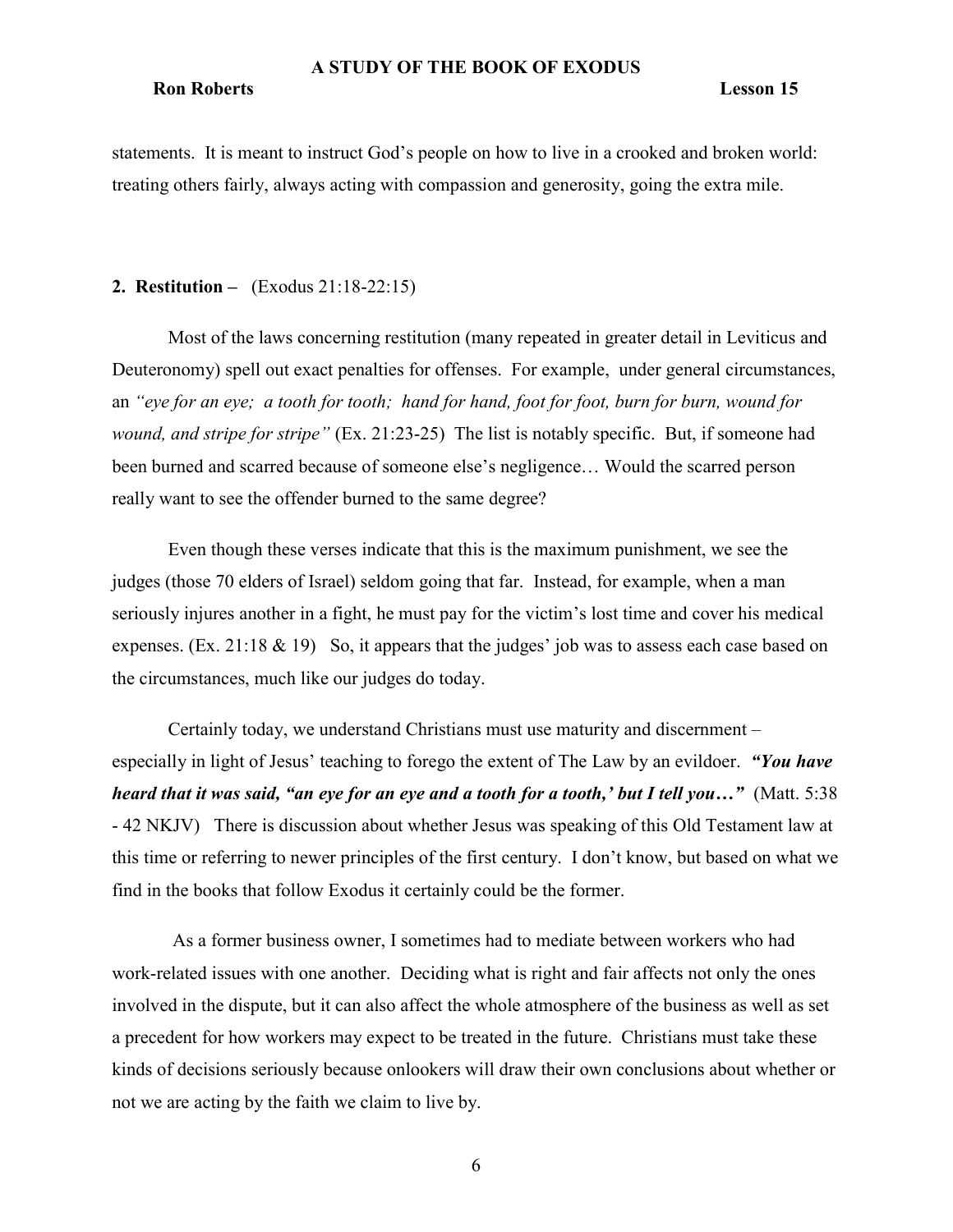### Ron Roberts Lesson 15

Obviously, we cannot anticipate every situation, but if we remember the second greatest commandment: 'You shall love your neighbor as yourself.', we're certainly starting in the right place.

# 3. Opportunities for the Poor – (Exodus  $22:21-27 \& 23:10-11$ )

Aliens, widows, and orphans are mentioned in Exodus 22:21-22. What did these three groups have in common? They did not possess land on which to support themselves. More often than not, this meant they were also poor In Deuteronomy, God's concern for these three groups of vulnerable people called for Israel to provide them with justice (Deut. 10:18; 27:19) and food (Deut. 24:19-22). God's law on this matter is later seen in the following references: Isaiah 1:17, 23, 10:1-2; Jeremiah 5:28, 7:5-7, 22:3; Ezekiel 22:6-7; Zechariah 7:8-10; and Malachi 3:5. It appears to be one of the more important regulations!

From these scriptures we learn of the practice of allowing the poor to harvest, or "glean" the leftover grain from active fields. This "gleaning" was not a pre-prepared basket of food handed to each poor person; it was an opportunity for them to come along behind the harvesters and pick up "left-overs" (the owners having been instructed to not strip the field bare), enough to allow them to honorably support themselves by working with their hands. (Lev. 19:9-10) For example, an olive grove or a vineyard was to be harvested only once each season, (Deut. 24:20) and all growth after that was for the poor. They were entitled to gather what was left over, or perhaps what was of lesser quality or slower to ripen. This practice was not only an expression of kindness, but a matter of justice. Also, landowners were required to leave each field, vineyard, or orchard fallow one year in every seven; and the poor were allowed to harvest anything that might grow there at that time. (Ex. 23:10-11) I recommend reading the book of Ruth, whose story revolves around gleaning to enchanting effect. (Ruth 2:17-23)

Exodus reminds us that employing vulnerable workers is an essential part of what it means for a people to live under God's covenant. Christians have experienced God's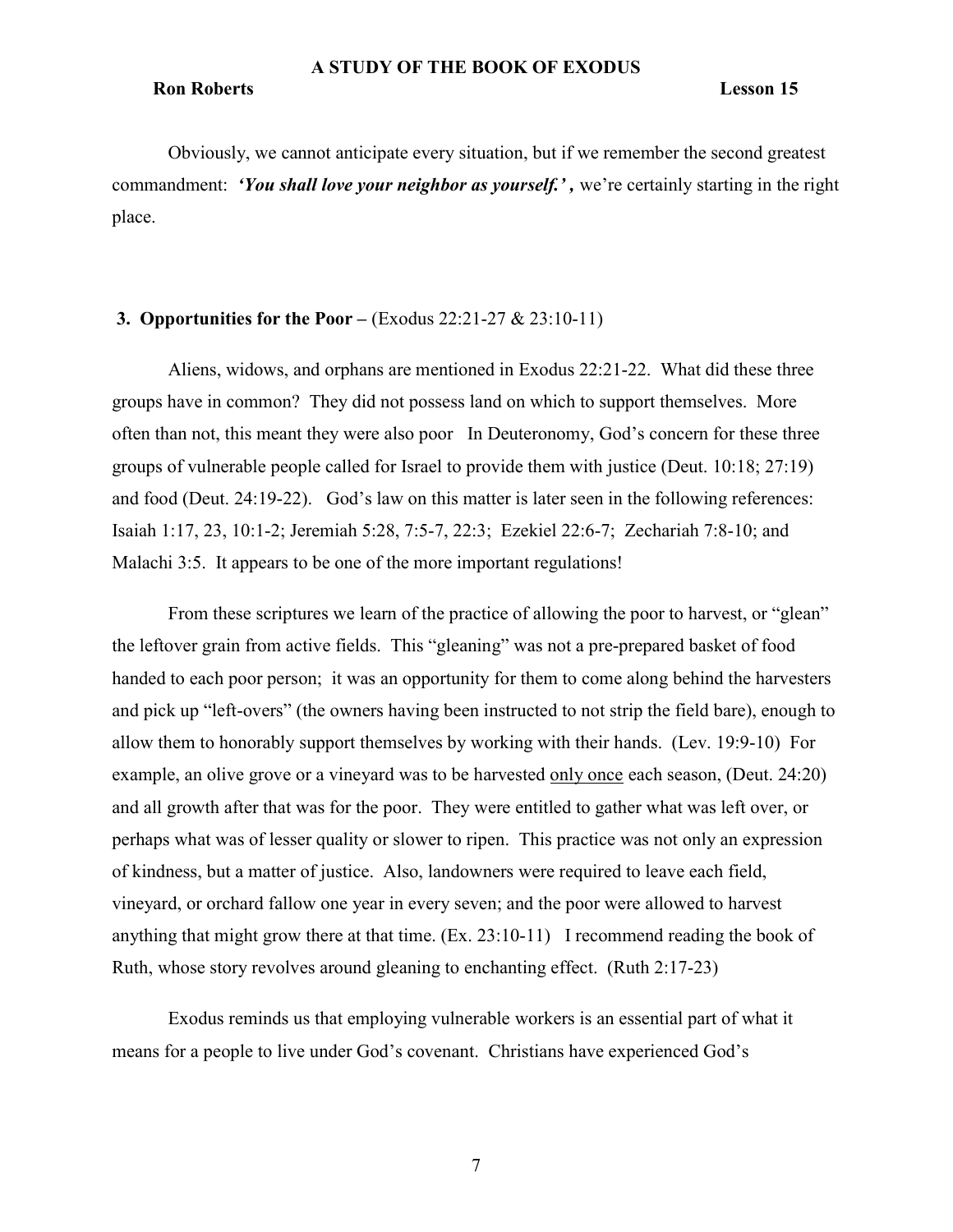#### Ron Roberts Lesson 15

redemption, but our basic gratitude for God's grace is certainly a powerful motive for finding creative ways to serve the needy around us.

# 4. Dealing with Lending and Collateral – (Exodus 22:25-27)

In Ex. 22:25-27 we see a needy member of God's people who requires a financial loan. This loan will not be made according to the usual standards of money-lending. Instead, it will be given without "interest." The Hebrew word "neshek" (translated "usury" in the KJV) in some contexts means a "bite" and has garnered a great deal of academic attention. Did "neshekh" refer to "excessive" and therefore unfair interest charged, on top of the reasonable amount of interest required to keep the practice of money-lending financially viable? Or did it refer to any interest at all? The text does not give us enough detail to conclusively determine what is actually meant. Most commentators believe "any interest" is the option that seems more likely. Their reasoning points to that word I mentioned above, "neshekh," which almost always pertains to lending to those who are in miserable or vulnerable circumstances – meaning a category of people for whom paying any interest at all would be an excessive burden.

It certainly appears that putting the poor in a "never-ending cycle" of financial indebtedness stirs God's feelings of compassion, and whether or not this law was good for business is not being considered here. Walter Brueggemann, in his notes, put it this way: "The law does not argue about the economic viability of such a practice... it simply requires the need for care in concrete ways, and it expects the community to work out the practical details."

Notice this example from Exodus 22:26-27 of a man who had nothing but his only coat to offer as collateral for a loan: "If you ever take your neighbor's garment as a pledge, you shall return it to him before the sun goes down. For that is his only covering, it is his garment for his skin. What will he sleep in? And it will be that when he cries to Me, I will hear, for I am gracious." Rather than having the poor man bring the coat to the creditor every morning and pick it up every evening, doesn't it sound more likely that the creditor could avoid the absurdity of this cycle by simply not expecting the borrower to put up any collateral at all?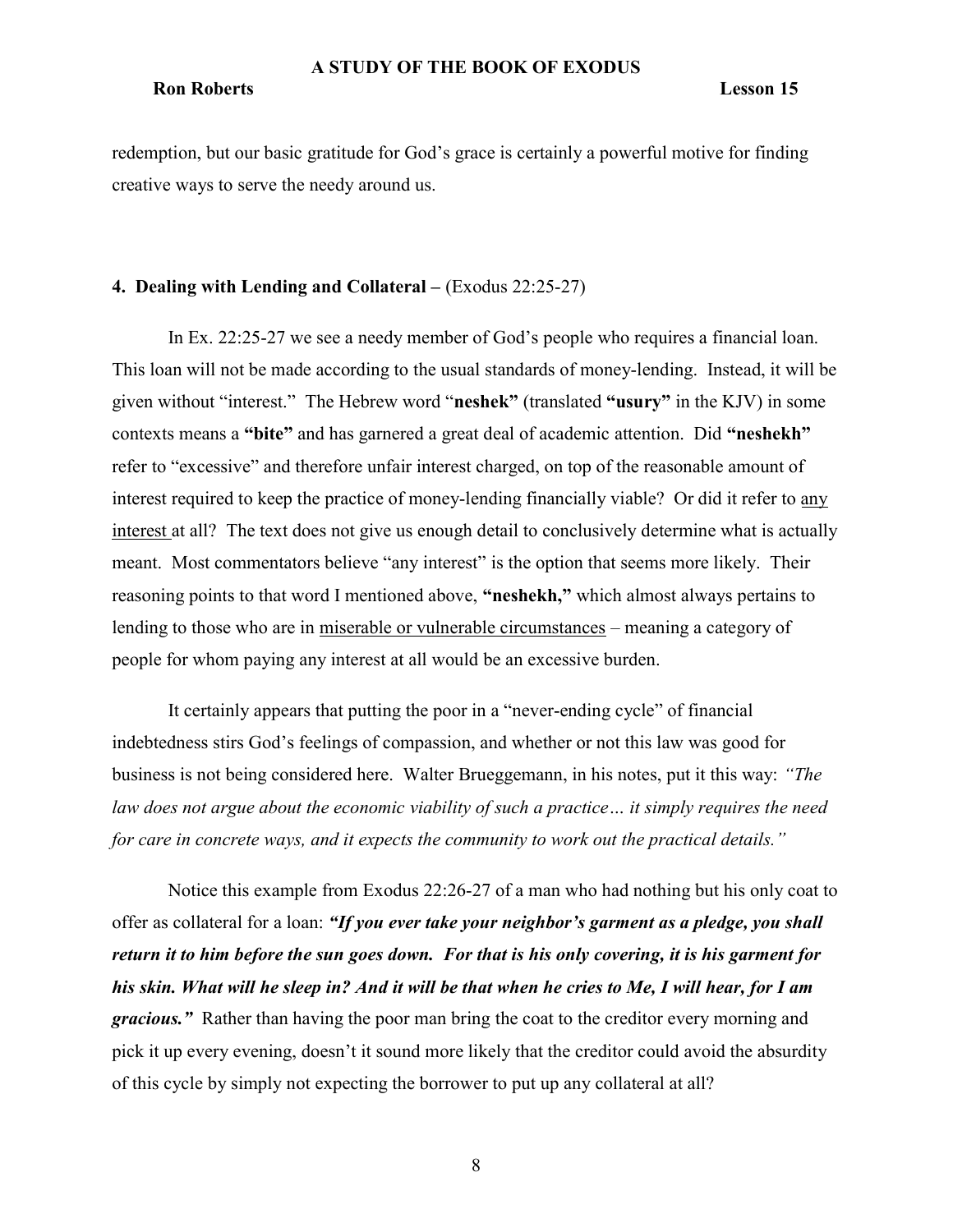#### **Ron Roberts** Lesson 15

It is certainly true that emotional concern without action doesn't give the poor the kind of help they need, and God wanted His people to honor Him by putting His laws into practice and serving real needs. James tells us "... Faith without works is also dead!" (James 2:26) And, by the same token, in Ephesians 4 we are told, "Let him who stole steal no longer, but rather let him labor, working with his hands what is good, that he may have something to give him who has need." God heard the cry of the oppressed and He warned the Israelites that He would act upon it if they didn't. (Ex. 22:22-24) In today's society, we Christians are God's holy people, and as such must treat everyone well.

# LAWS ABOUT THE SABBATH AND FESTIVALS – (Exodus 23:10 – 19)

After all the talk about working and helping others, this last section slows us down and reminds us that even our days of rest and celebration are holy to the Lord. Earlier in this lesson, we talked about how slaves were to be set free after 7 years. We also mentioned that fields were left fallow every seventh year. During this "Sabbath year" there was no planting or harvesting done, which means that during each of the six previous years, a portion of the harvest was "put aside" for that seventh year, and any produce needed during the seventh year must be purchased from others, because the fields were to be allowed to "rest" during that seventh year. It is a wellknown fact that this practice restores nutrients to the soil. Jesus mentioned this idea in the New Testament when He said that the Sabbath was made for man, not man for the Sabbath. (See Mark 2:27) And, of course, He also declared Himself to be Lord of the Sabbath. (Matthew 12:8, Mark 2:28)

As a side note, because there is no mention of it here and lest we forget, there was also a "Year of Jubilee." After the seventh "Sabbath Year" (49 years) the following year  $(50<sup>th</sup>)$  was the "Year of Jubilee." "And you shall count seven sabbaths of years for yourself, seven times seven years; and the time of the seven sabbaths of years shall be to you forty-nine years. Then you shall cause the trumpet of the Jubilee to sound on the tenth day of the seventh month; on the Day of Atonement you shall make the trumpet to sound throughout all your land. And you shall consecrate the fiftieth year, and proclaim liberty throughout all the land to all its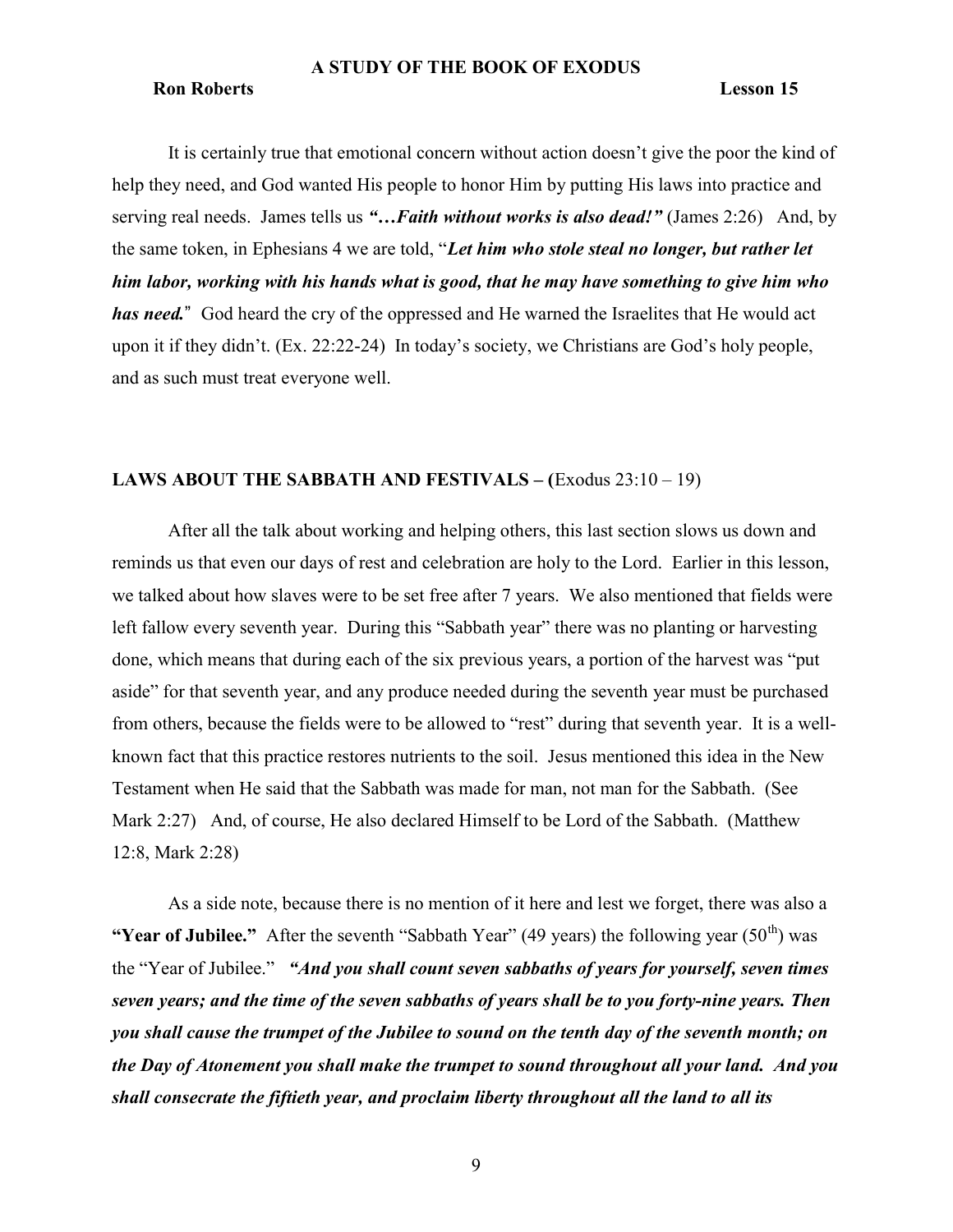#### Ron Roberts Lesson 15

inhabitants. It shall be a Jubilee for you; and each of you shall return to his possession, and each of you shall return to his family." (Leviticus  $25:8 - 10 \text{ NKJV}$ )

And at this point Jehovah briefly reiterates something of great importance…perhaps because He knew His people's weaknesses: "And in all that I have said to you, be circumspect and make no mention of the name of other gods, nor let it be heard from your mouth."

After that statement, Jehovah ordains three special feast days, and then makes two short statements in regard to the offerings made to Him –

The three special feast days were:

First: The Feast of Unleavened Bread right before the Passover to celebrate the bringing of His people out of Egypt.

Second: The Feast of the Harvest which occurs after the seasonal Fall harvest. It is similar to our celebration of Thanksgiving here in the United States. Ours is based on a historical event, but in other countries around the world, and under different names such as "The Harvest Holiday," it is a time for the giving of thanks for the bounty that God has given. In ancient times it was celebrated with an offering of the first part of the harvest, with the hope that there would be more to help them get through the next year.

Third: The Feast of Ingathering at the end of the year when they would harvest their fruits (the Feast of the Harvest was for gathering of their grains). They would offer their firstfruits and their new wine as a sacrifice to the LORD as a show of faith that they believed that there was more where that came from and that the LORD would provide enough for them all year if they gave Him his part first.

The two statements in regard to offerings:

1. Only unleavened bread was to be offered as a grain offering to the LORD as there should never be any leaven mixed with the blood sacrifices. (We will see later that leaven is an image of sin and that would taint the purity of the sacrifice.)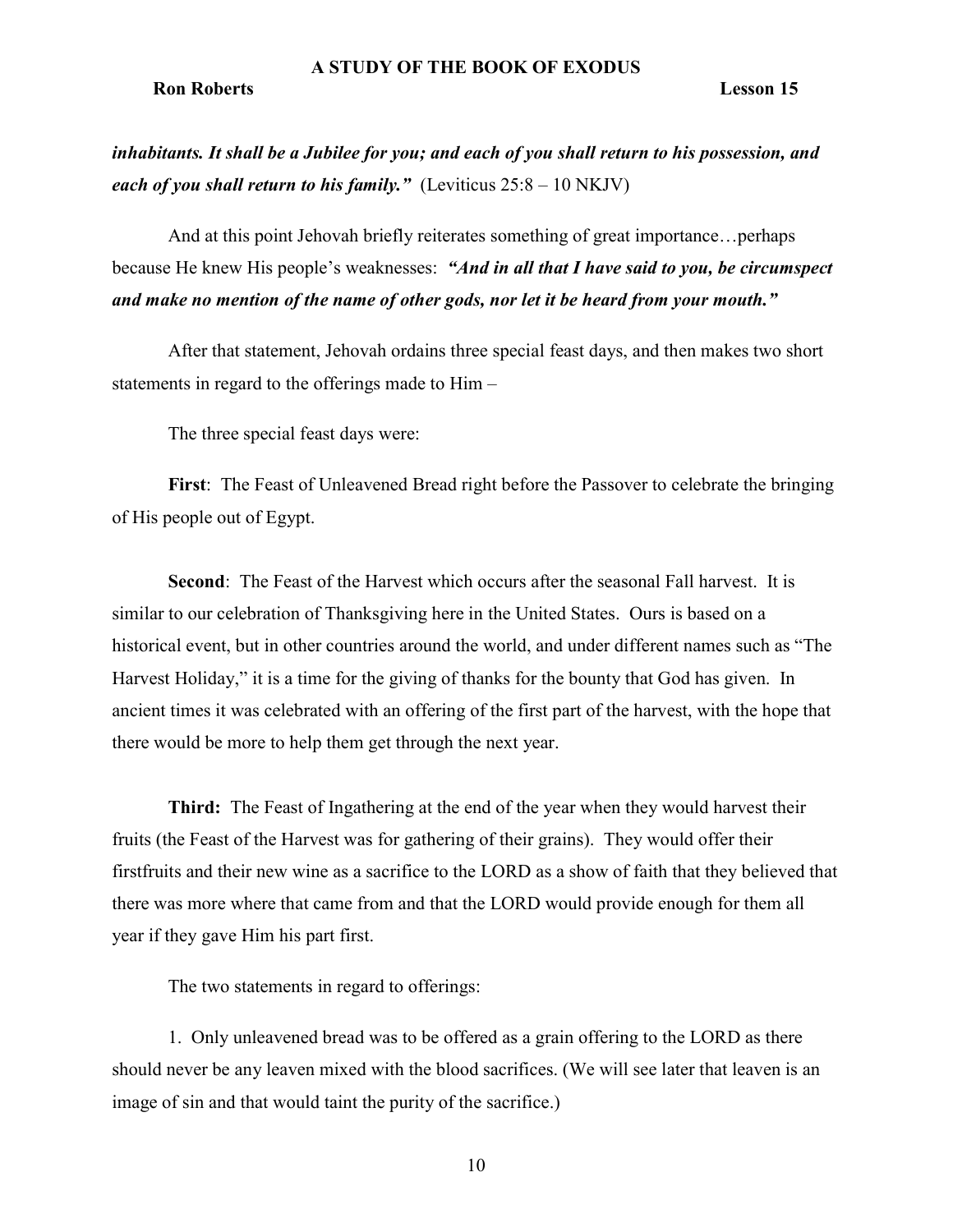# Ron Roberts Lesson 15

2. The first fruits were for the Lord. – and the best among those. God will later, in the books of the prophets, reprimand His people for bringing to Him offerings and sacrifices that would not even be fit for their earthly kings – yet they expected Him to be pleased. (See Malachi 1:8) There is a pretty obvious lesson for us in this account as well.

Finally, we see a command about not boiling a baby goat in its mother's milk. There is no explanation given, but I think this was a pagan practice of the Canaanites and God knew they might be tempted to adopt it as well. A good example of something related is how we observe Christmas on Dec. 25th each year. We must be careful that we do not observe this "holiday" as a holy day since the dates and traditional way of celebrating Christmas are more closely associated with pagan traditions than with anything in the Bible. I'm not condemning anyone for celebrating Christmas, but I am suggesting we need to be careful how we celebrate and speak of our "feasts and festivals" so that we make it very clear we are not regarding them as holy events. The only "holy" event we honor and celebrate is the remembering of Jesus' death, burial and resurrection every first day of the week.

# And that brings us to Exodus 23:20: "Behold, I send an Angel before you to keep you in the way and to bring you into the place which I have prepared.

The last 13 verses of chapter 20 are God's promise of the conquest of Canaan that was first made to Abraham 430 years previously. And, as you might expect, commentators are divided on what is meant by this "Angel". Some Jewish commentators believe it refers to the written law that had just been given to Moses (The Book of the Covenant). Others believe the Angel promised was Moses. A third group insists it was Joshua, because his name signifies an angel or messenger, and he was the one to lead them into the Promised Land.

However, the vast majority of commentators believe it was a true Angel – probably even Jesus – and that is why the word appears capitalized in the KJV, NKJV, and MKJV versions. Notice the next verse following it: "Beware of Him and obey His voice; do not provoke Him, for He will not pardon your transgressions; for My name is in Him."  $(Ex 20:21 \text{ NKJV})$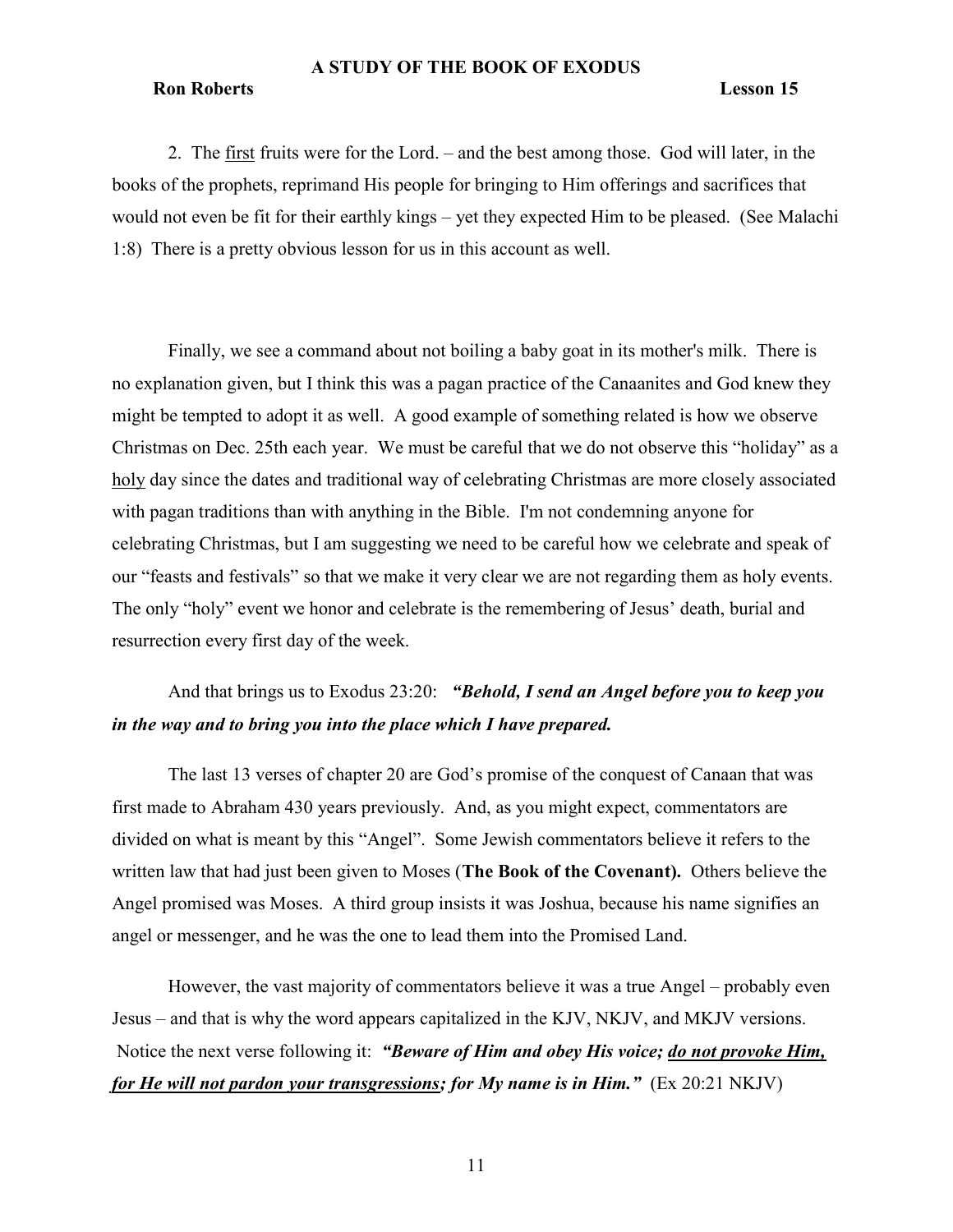#### Ron Roberts Lesson 15

In that verse the word "is" is italicized indicating it was not in the original manuscripts, but was placed there by the translators to simplify the meaning. Looking at verse 21, we see Jehovah saying that if  $He$  – the Angel – is provoked "He will not pardon your transgressions;" and that further suggests it was Jesus that guided them, for we know it is Jesus that judges us. "When the Son of Man comes in His glory, and all the holy angels with Him, then He will sit on the throne of His glory. All the nations will be gathered before Him, and He will separate them one from another, as a shepherd divides his sheep from the goats." (Matthew 25:31  $\&$  32 NKJV) I think we all would agree that the two expressions, "He will not pardon your transgressions..." and "My name is in him" would not be expressions used in regard to Moses or Joshua, nor do they point to The Book of the Covenant, or the "Ark of the Covenant," or even "The written Law."

It appears all too clear that Jehovah is speaking of a person, which, at least to me, brings another phrase contained in verse 20 into closer view: This Angel is to keep them "*in the way*" and will bring them to a place "which I have prepared." I don't believe, when God said this Angel will keep them "*in the way*," He meant the Angel would simply "guide them through the wilderness" like a GPS system. Instead, I believe He meant that this Angel could prevent them from falling into any kind of wrong conduct—if they would seek His counsel. The similarities between "keep you in the way," and Canaan being "The Promised Land" and Heaven being "The Promised Home of the faithful" is too close to ignore. You have probably sung the hymn "To Canaan's Land I'm On My Way." The place which Jehovah prepared for them "flowed" with milk and honey" (a paradise compared to where they've come from) just as Heaven will be for the faithful. Jesus said, "In My Father's house are many mansions; if it were not so, I would have told you. I go to prepare a place for you." (John 14:2 NKJV)

The remainder of the chapter speaks of the physical things that Jehovah will do for them if they obey His words, including the driving out of their enemies: the Hivites, the Canaanites, and the Hittites presently living there. This statement in verse 33 certainly should have kept them on the right path: "They shall not dwell in your land, lest they make you sin against Me, for if you serve their gods, it will surely be a snare to you." If only they had heeded His word…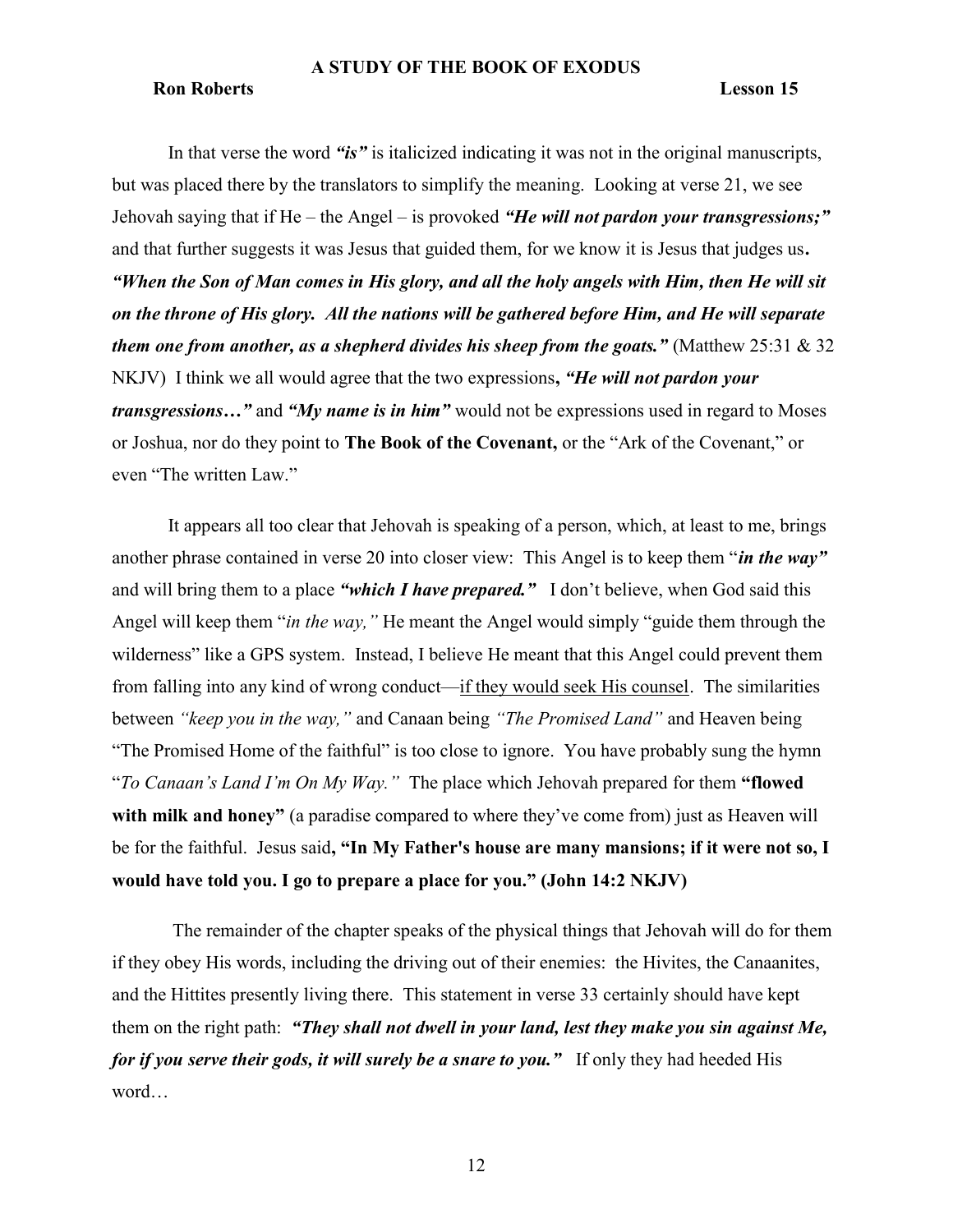# In Summary of chapters 20 – 23:

 Obviously, at least the first part of these "covenant-terms," the "Decalogue" (more commonly known as the "Ten Commandments") was spoken by the Divine voice of God as the Israelites stood trembling before the mountain. There were awe-inspiring thunderings, lightning flashes, and dark smoke that encompassed the mountain, accompanied by the sound of a trumpet. (Exodus 20:18) They were terrified, thinking they were about to die, so they asked Moses to address them instead of God – to "intercede" for them, if you will. So Moses went up into the mountain and received from Jehovah the rest of the "words and ordinances" that constitute the Book of the Covenant. (Exodus 20:22-23)

 Earlier, I gave you four basic categories of laws. What follows below is a more detailed categorization of those laws. Even so, I still doubt the possibility of correctly arranging the material into hard-and-fast divisions:

- (1) Directions concerning worship, specifying prohibition of images and the form of altar for animal sacrifices (Ex 20:23-26)
- (2) Ordinances for the protection of Hebrew slaves, including "betrothal for a price." (Ex 21:2-11)
- (3) Laws concerning injuries:
	- (a) To man by man (Ex 21:12-27)
	- (b) To man by beast (Ex 21:28-32)
	- (c) To beast by man (Ex 21:33, 14)
	- (d) To beast by beast  $(Ex\ 21:35, 36)$
- (4) Ordinances concerning theft (Ex 22:1-4)
- (5) Ordinances concerning damage to a neighbor's property, including violence to his daughter. (Ex 22:5-17)
- (6) Various laws against profaning God's name, under which is included proper worship, oppression and dutiful offering of first-fruits. (Ex 22:18-31)
- (7) Various forms of injustice and acts showing the lack of brotherliness. (Ex 23:1-9)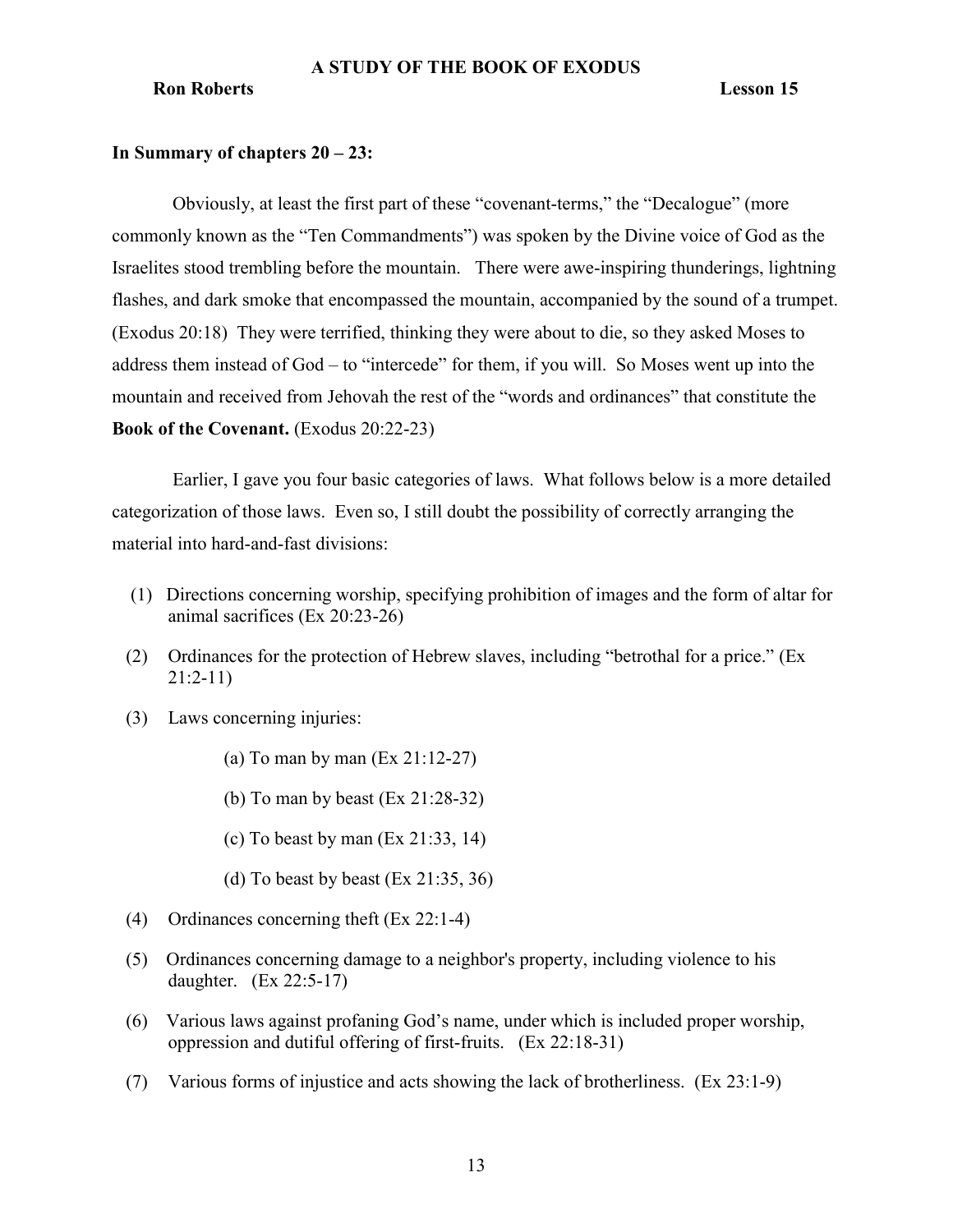Ron Roberts Lesson 15

- (8) Festive requirements including the Sabbatical year and the three annual feasts of the Unleavened bread, First-fruits and Ingathering. (Ex 23:10 -17)
- (9) Warnings against certain wrong practices in their sacrifices. (Ex 23:18 & 19)
- (10) The promise of God's continual presence with them in the person of His Angel, and the consequent triumph over their enemies. (Ex 23:20-33)

And that brings us to chapter 24… Which some bible versions subtitle "The Covenant Confirmed" because in this chapter Moses reads the Book of the Covenant to the people and they respond "All that the Lord has said we will do, and be obedient."  $(Ex. 24:7 \text{ NKJV})$  They had promised the same thing back in chapter 19:8.

 I visualize chapter 24 as somewhat of a "summary" chapter even though it mentions some events for the first time as well as other events we have already seen, but that appear to be out of place chronologically. I believe that is because, when chapter 24 addresses the confirmation of the Covenant, it is referencing a prior event – the people agreeing to be obedient to the Covenant – as seen in chapter 19:8, but repeated in this chapter along with the blood sacrifice that sealed the agreement. It is my belief that prior to the blood sacrifice mentioned in this chapter Moses had already written what we have seen and described as The Book of the Covenant. That appears to be verified in this chapter, verse 4. As a matter of fact it is accepted that the things described in the opening verses have all already happened – even the building of the altar mentioned in verse  $6$  – prior to the offering of this sacrifice and the sealing of the Covenant.

Several times now we have used the word "covenant." I suspect we all know the word means "agreement." What we may not know, however, is that the Hebrew word "berit", usually translated as "Covenant," occurs 284 times in the Old Testament (according to Strong's Concordance) and is defined as a "contract" or "agreement" between two parties – usually between God and His people. We see the word "berit" for the first time when God established a covenant with Noah and his descendants – which is everyone born since the flood including you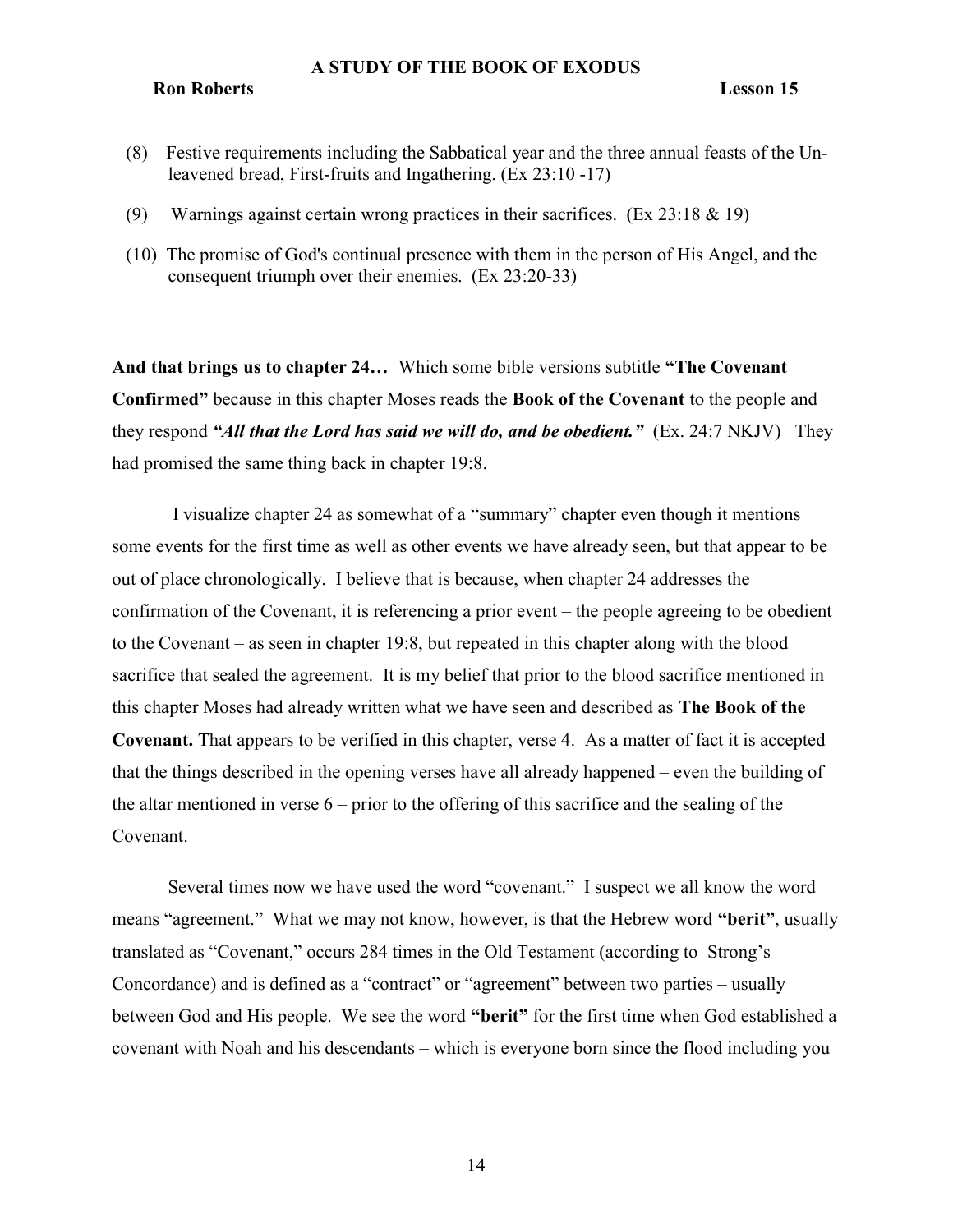### Ron Roberts Lesson 15

and me – that He, God, would never again destroy the earth with a flood. The token or "sign" of that covenant is still with us today – the rainbow!

The next time we see the Hebrew word "**berit**" is when God made His covenant with Abram, and it was the agreement that Abram's descendants would be given the Land of Canaan as a possession. We will see the culmination of that promise as we close our study of the book of Exodus, when the Israelites are led into Canaan by Joshua. There were other parts of that covenant between God and Abraham, and all have been fulfilled! The last of which when our Savior Jesus raised himself from the tomb to reign on His throne beside The Creator, opening the way for all who follow Him to live eternally in Heaven!

All of the events we have seen and discussed in this study thus far – from the time Moses was drawn to the Burning Bush up until now in chapter 24 – have happened in less than one year. In fact, most likely no more than 4 or 5 months have passed. We know Moses needed a little time to get to Egypt after the Burning Bush. Most agree the 10 plagues to convince the Pharaoh to let God's people go only took 30 days, or maybe 45 at most. And, of course, it only took 60 or 61 days to get from Ramses in Egypt to Mt. Sinai where the Israelites are now in our study. The Israelites have been at Mt. Sinai for at least 5 days; possibly 8 or 10, but will remain here for awhile.

Jehovah's plan was that the people would go quickly into the Promised Land. But sinful events altered that plan as we will soon see, and as it turns out, Moses will spend the last 40 years of his life in the wilderness as the people wander there. In fact, every adult who walked through the Red Sea on dry land will die in this wilderness except two – Joshua and Caleb. This was not God's original intent, but disobedience and a lack of faith by the same people who promised "All that the Lord has said we will do, and be obedient," changed everything.

We are not told exactly when Moses did his writing but the most common view is that he wrote daily notes (or perhaps kept a "diary'') of each event and conversation with Jehovah, and that may be true, but I suspect there were interventions of the Holy Spirit as well. With the Holy Spirit's guidance it would be impossible for Moses to make a mistake, or omit due to forgetfulness, any of Jehovah's words.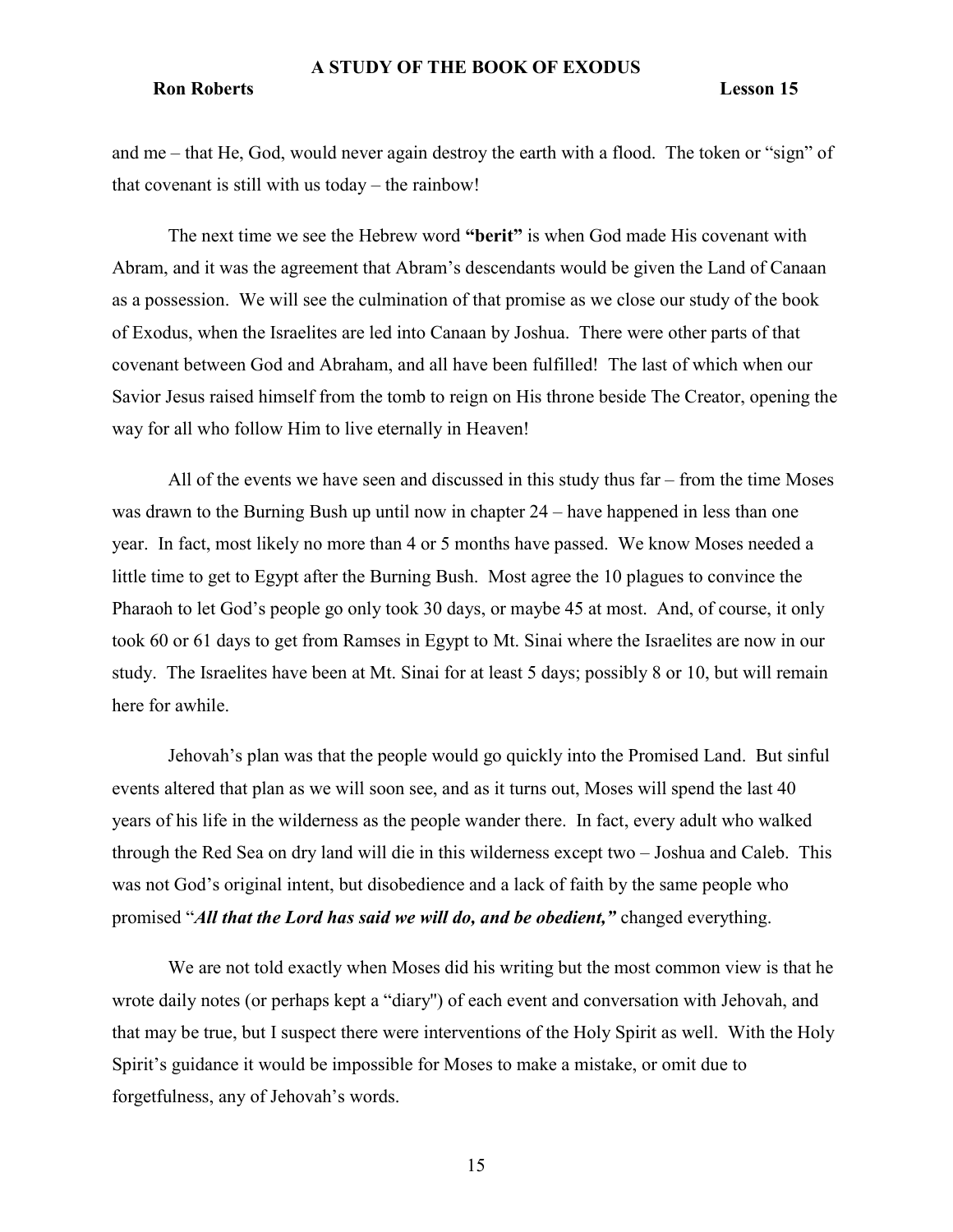#### Ron Roberts Lesson 15

Obviously, Moses had quickly written what is contained in chapters  $21 - 23$ , because it is said in chapter 24 that "Moses took the Book of the Covenant and read it in the hearing of the *people.*" (Exodus 24:7 NKJV) We have already discussed that this **Book of the Covenant** is NOT the entire Law, but rather the general contract seen in these last 4 chapters, made between Jehovah and His people. The actual "books of the Law" are considered to be Exodus, Leviticus, and Numbers – then the majority of these laws are repeated again in Deuteronomy with additional explanations. That "more complete law" found in the books that follow Exodus elaborates more fully the intent of the Law we have just discussed.

Although Moses is often viewed as being the Lawgiver, the true Lawgiver is Jehovah. It was His law, given by Him to the Israelite nation through Moses who acted as the mediator between Jehovah and His people.

In verses 5 and 6 of Exodus 24, we see that Moses sent young men to gather oxen to be sacrificed as a "peace offering" to God, then Moses took half of the blood from the oxen and stored it in basins, and the other half was sprinkled on the altar. According to 24:8, after the people had agreed to be obedient to the law, Moses took the blood from the basins and sprinkled it on the people saying, "This is the blood of the covenant which the Lord has made with you according to all these words." As it should, the Book of the Covenant occupies a fitting and clearly marked place in the Pentateuch.

There is one more item to discuss before I close this lesson: The common belief that Moses made no more than three trips up the mountain. I believe it is well documented here in chapters 19 - 24 that Moses made at least EIGHT. These 8 trips are NOT necessarily the only ones, but are all mentioned in chapters 19 - 24. The only stipulation that must be made for this number to be accurate is to assume that Moses ascended the mountain each time God spoke to him. Let's look at each of these individually:

# The First Trip –

Not long after the Israelites arrived at the base of Mount Sinai, Moses made his first trip up Mt. Sinai. It is described in Exodus 19:3 - 7: "And Moses went up to God..." I can picture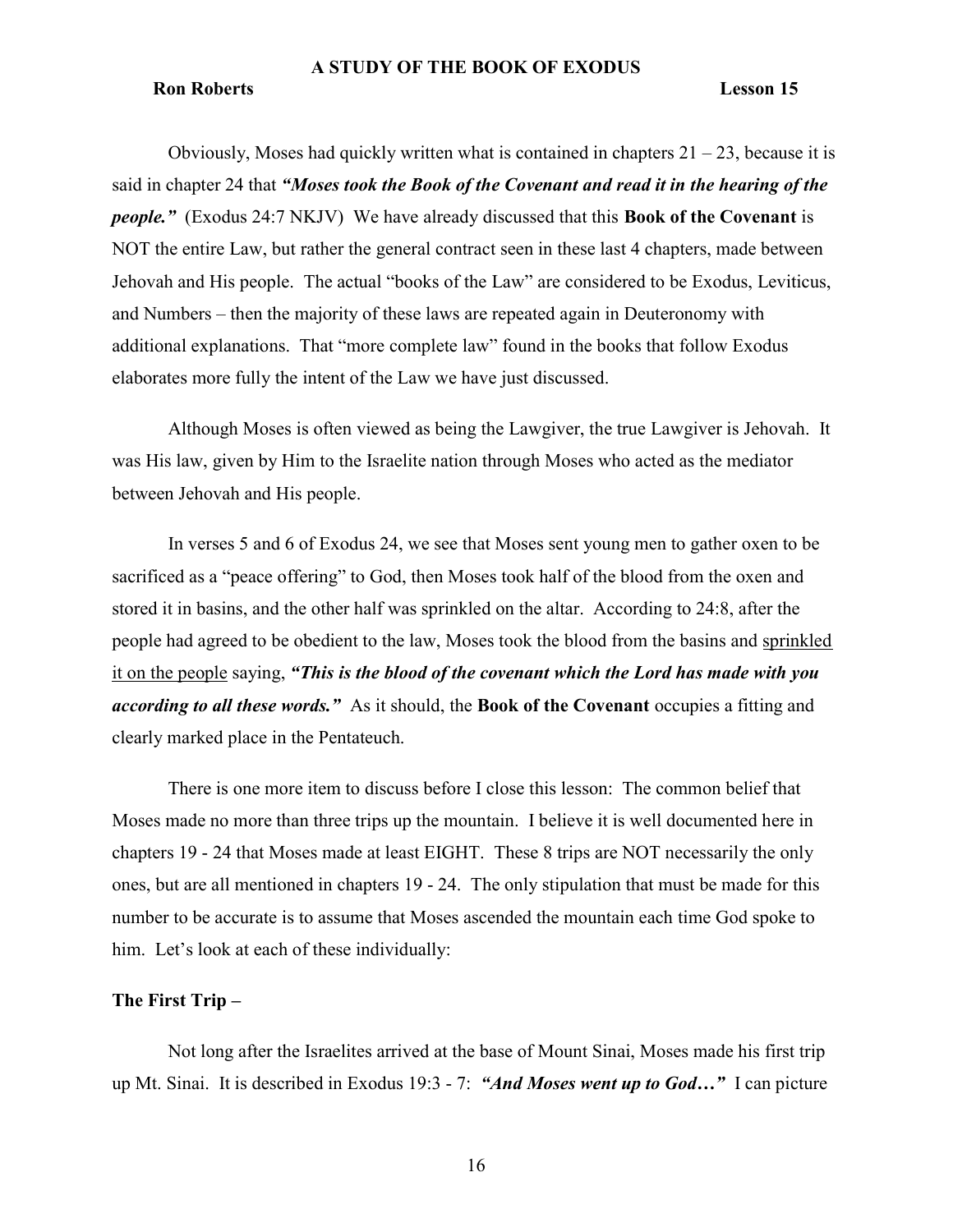### Ron Roberts Lesson 15

Moses taking large, purposeful steps as he ascended, eager to again commune with Jehovah. He had spoken with God in the Burning Bush at the base of this very mountain just a few months before, and no doubt was anxious to hear what further instructions the Lord might have.

During that short stay on the mountain God told Moses that He would offer a covenant to the people of Israel and would make them His own "*treasured possession*" and "*a kingdom of* priests and a holy nation" (verses 5–6) if they would keep His word. When Moses reported God's message, the people responded by saying, "We will do everything the Lord has said" (Exodus 19:8).

# The Second Trip –

"So Moses brought back the words of the people to the LORD." He reported to God that the people had agreed to do as the Lord said. It is during this short stay atop Mount Sinai that God told Moses that He, Jehovah, would speak audibly in a thick cloud so that all the people could hear Him proclaim Moses as His chosen leader.

# The Third Trip –

In the very next verse, Exodus 19:10, God again spoke to Moses, and told him to "Go to" the people and consecrate them today and tomorrow..." That statement implies that Moses has again climbed Mt. Sinai, even though some commentators believe God's words in verse 10 were part of the discourse seen in verse 9. I can't agree with that because the last part of verse 9 indicates that Moses conferred with the people again, and they were not on the mountain! But, after God gave Moses the instructions to prepare for the Lord's appearance on the mountain on the third day, it is said in verse 14 that "Moses went down from the mountain to the people..."

During the next two days, Moses stayed down with the people, and 19:16 describes God's appearance on the mountain on the morning of the third day so the people could hear His voice: "There were thunderings and lightnings, and a thick cloud on the mountain; and the sound of the trumpet was very loud, so that all the people who were in the camp trembled. And Moses brought the people out of the camp to meet with God, and they stood at the foot of the mountain. Mount Sinai was completely in smoke, because the LORD descended upon it in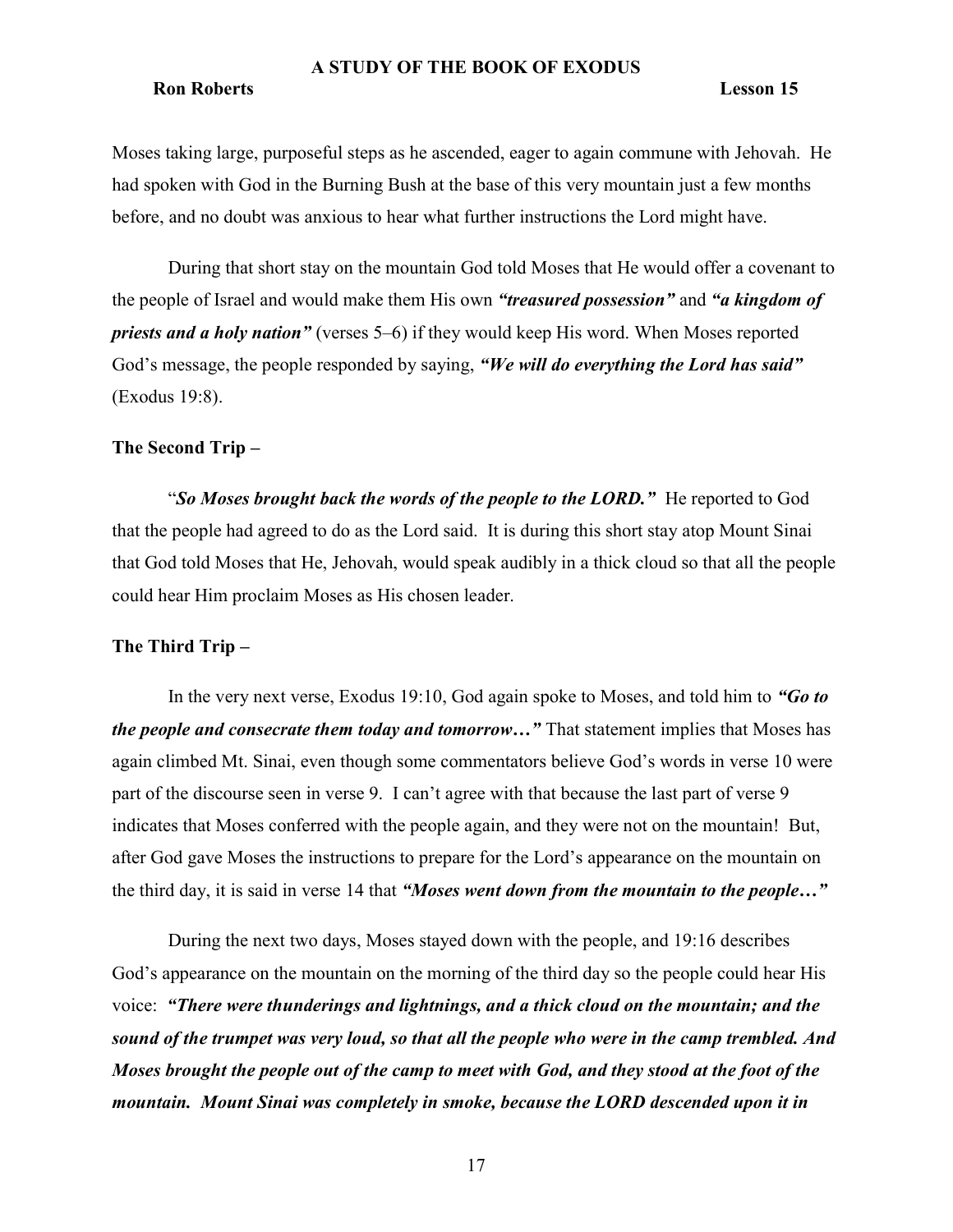#### Ron Roberts Lesson 15

fire. Its smoke ascended like the smoke of a furnace, and the whole mountain quaked greatly. And when the blast of the trumpet sounded long and became louder and louder, Moses spoke, and God answered him by voice."  $(Exodus 19:16 - 20 NKJV)$ 

### The Fourth Trip –

In Exodus 19:20 the text reads, "And the Lord called Moses to the top of the mountain and Moses went up." This fourth trip up Mt. Sinai is described in verses 20 - 25. God came down onto the top of the mountain and summoned Moses up to tell him to warn the people not to break through the warning barriers and draw near the mountain while His presence was made manifest there. My supposition is that Jehovah, seeing into their hearts, knew some would try and die.

 The way verse 23 is worded, along with God's reaction, appears that Moses tried to interrupt God, saying in essence, "I have already done that." This angered Jehovah and He told Moses to go "away! Get down and then come up, you and Aaron with you, but do not let the priests and people break through to come up..."  $(NKJV)$  Then, as verse 25 tells us, "So Moses went down to the people and spoke to them."

It is while Moses is down with the people that "God spoke all these words..." (Ex. 20:1) NKJV) "These words" consisting of "I am the LORD your God, who brought you out of the *land of Egypt, out of the house of bondage...*" and then the audible delivery — to all the **people** – of the Ten Commandments. (Ex.  $20:3-17$ )

But the people "*trembled and stood afar off.*" Even though they had witnessed their God's power in the parting of the sea, and in the pillars of smoke and fire which had been leading them throughout their journey to get here, this was apparently different – so much more powerful and awe-inspiring that they could not stand before Him. (Ex. 20:18)

 So, they pleaded with Moses to intercede for them, to be God's spokesman, so they would not have to stand terrified before Jehovah. (Verses 18 & 19) Moses told them that God was testing them so that they would fear Him and not sin. (Verse 20) And, even though the people "stood afar off," Moses drew near the thick darkness where God was.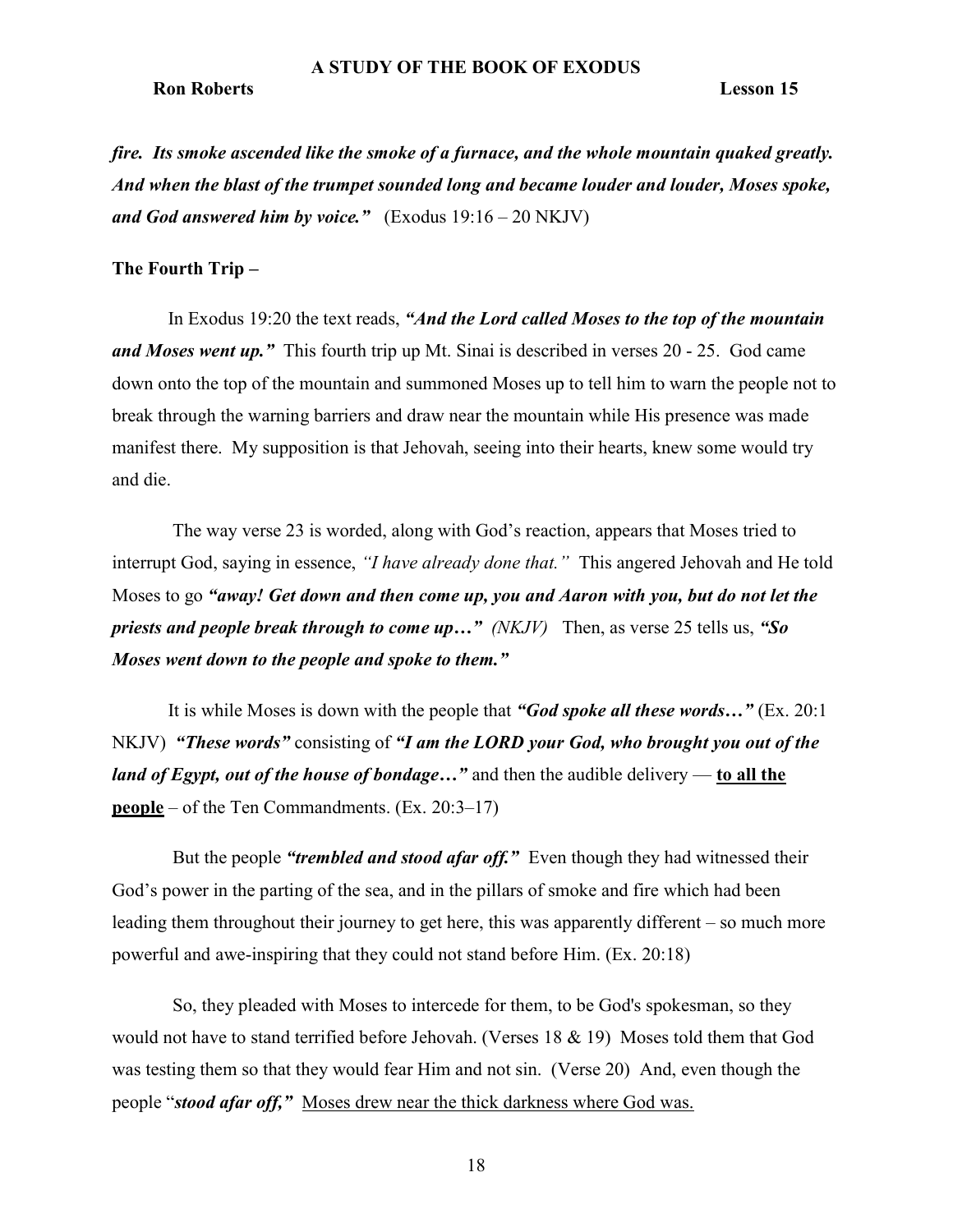# The Fifth Trip –

As seen above, Moses ascended the mountain for the  $5<sup>th</sup>$  time. While it is mentioned that this would have been the trip with Aaron, (Ex. 19:24) most commentators believe Aaron did not go all the way up to stand in the presence of God.

It is here that Moses was given the various laws recorded in the rest of chapter 20 and the next three chapters, 21 – 23, along with a promise to lead them to the land of Canaan as we discussed earlier.

It is my supposition that even though Aaron was not by Moses' side, he was close enough to hear Jehovah speaking to Moses and delivering all of those various laws. Aaron was destined to become the High Priest for the Israelites, so it was proper for him to hear them. He, in his role as High Priest, needed to know those laws. Certainly, Moses was going to write them into the Book of the Covenant, but Aaron could now testify to God's having directly imparted the laws to Moses.

# The Sixth Trip –

It is in Exodus 24:1 that Moses was again summoned to climb Mt. Sinai. This time he was to bring not only Aaron, but also his sons Nadab and Abihu (who would be serving as priests under Aaron) and seventy of the elders of Israel with him. Very likely, these 70 elders were the "judges" spoken of earlier.

As before with Aaron, Moses' entourage was not to go all the way to the top of the mountain, for if they saw God, they would die. Most likely, they stopped where Aaron did on the previous trip – worshiping from afar. Moses alone was to go all the way and meet with Jehovah.

We are not told what was said to Moses on this trip, but because of what follows, I believe Jehovah repeated to him all the laws contained in chapters 20 through 23, in the hearing of Aaron (again) AND the priests Nadab and Abihu, AND the seventy elders who would be serving as "judges," so all of them could attest to the voice of God having decreed how they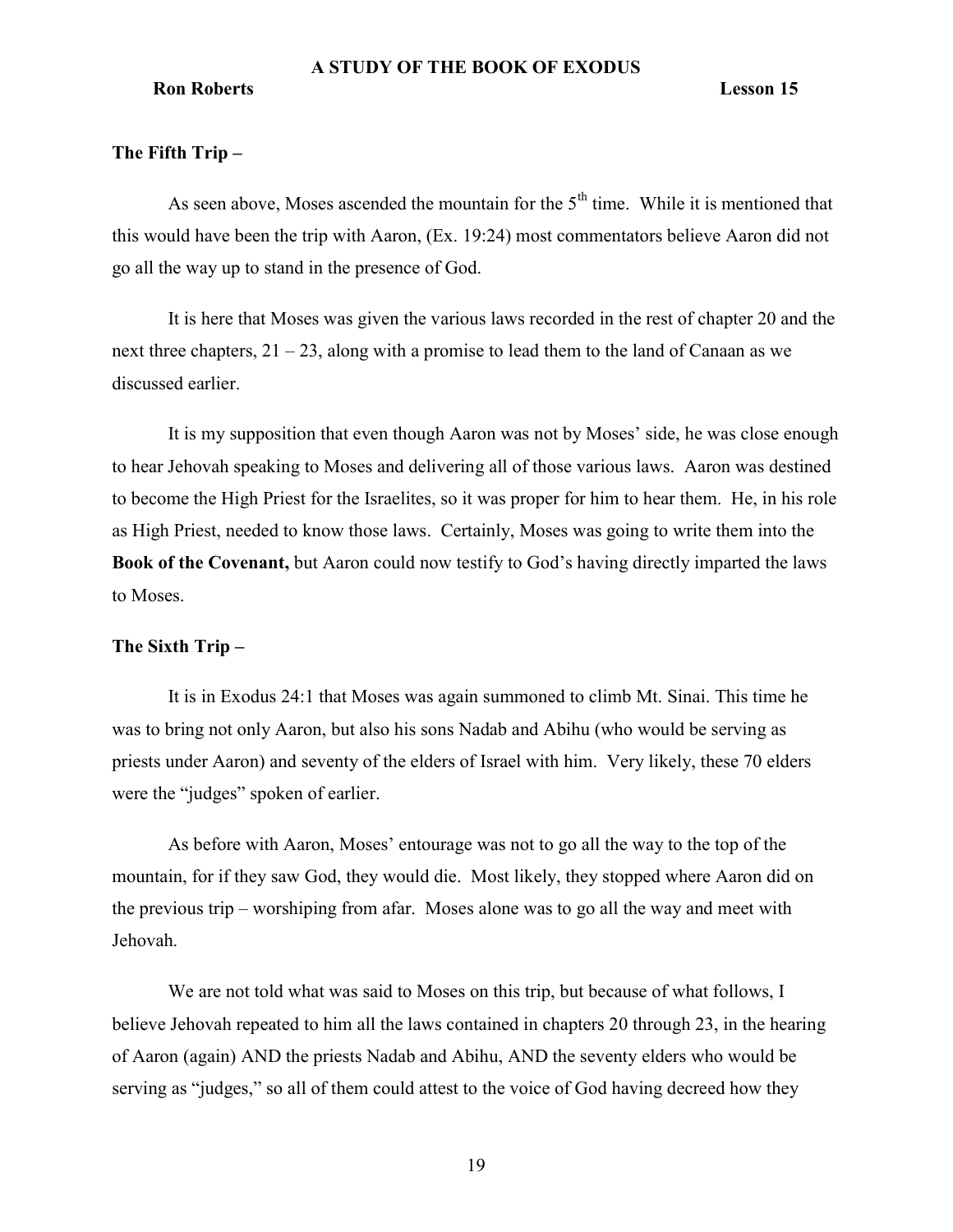# Ron Roberts Lesson 15

should conduct themselves. Again, we are not told how long they were up there, but I suspect it may have been all day.

We see in chapter 24, verse 3, Moses came down the mountain and "told the people all the words of the Lord and all the judgments." We are also told that "Moses wrote all the words of the Lord." This would be the Book of the Covenant we have already discussed at length.

Verse 4 of chapter 24 also tells us that Moses "arose early in the morning and built an altar at the foot of the mountain, and made twelve pillars according to the twelve tribes of Israel." He sent young men of the children of Israel – "who offered the burnt offerings and sacrificed peace offerings of oxen to the Lord." This is the first we hear of the sacrifice of burnt offerings, but since the wording is in the past tense, it suggests they had already been doing this. Remember, when Moses was asking Pharaoh to release his people, he said they needed to get three days away so they could make their sacrifices and burnt offerings without the Egyptians seeing them and becoming disturbed by the killing of cattle – which the Egyptians worshiped. Therefore, I can only conclude that the people had been making offerings all along as they journeyed from Ramses to where they are now.

 So… the next morning, Moses offered these burnt offerings and fellowship offerings and read the **Book of the Covenant** to the people, who responded, "We will do everything the Lord has said; we will obey." (Verse 7) To ratify the covenant, Moses sprinkled the people with the blood of the sacrifice. (Verse 8) Blood is a symbol of life, and it is what "sealed" the making of the covenant between Jehovah and the people. I believe it is also the punishment for breaking the covenant on the part of the people.

# The Seventh Trip –

After the ceremony, Moses, Aaron, Nadab, Abihu, and the elders ascended the mountain again, (verse 9) and this time they "saw the God of Israel" – but obviously not His face, because they would have died had they seen His face. (Ex. 33:20) What they did see was this: "under" His feet as if it were a paved work of sapphire stone, and it was like the very heavens in its clarity. But on the nobles of the children of Israel He did not lay His hand. So they saw God,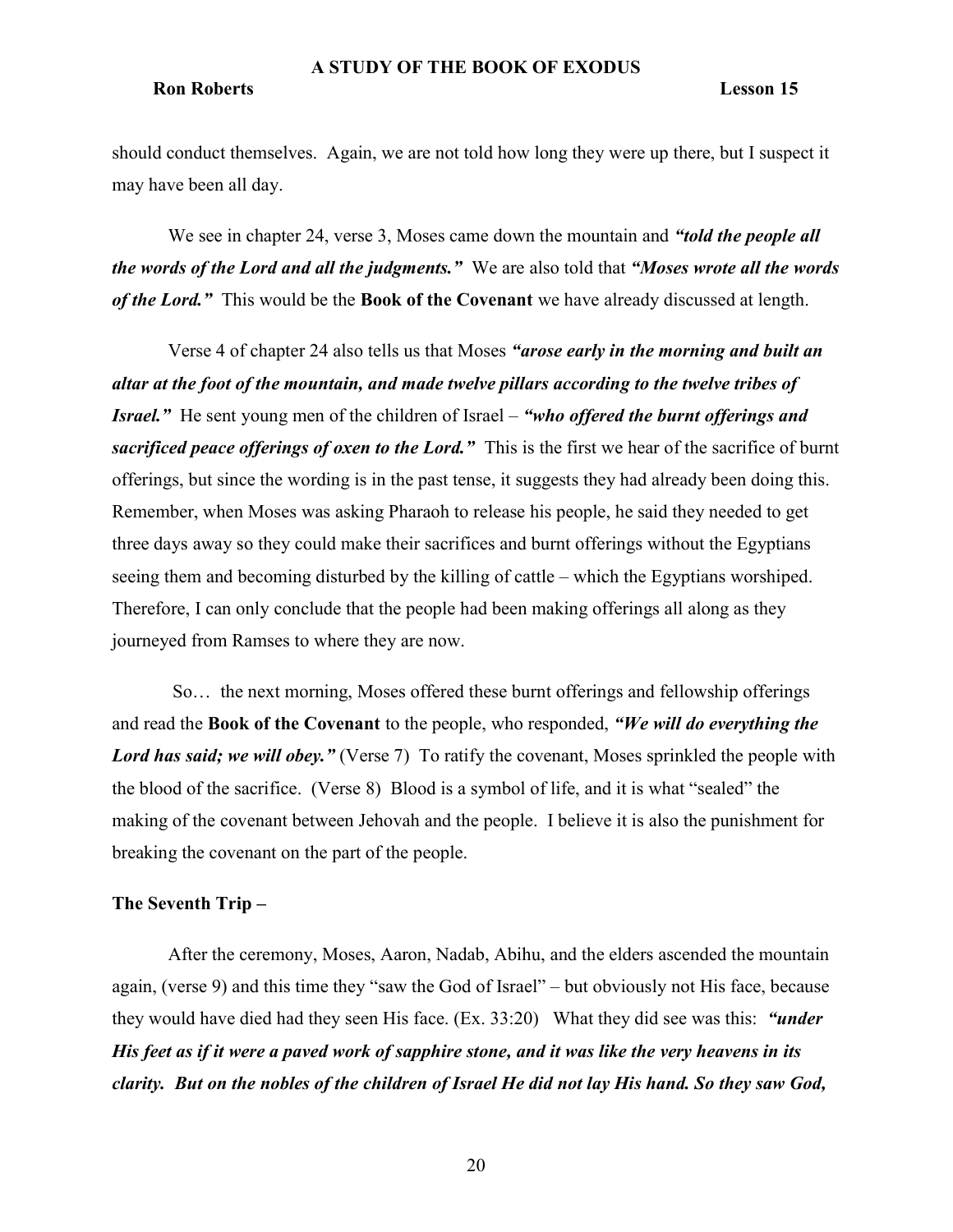and they ate and drank."  $(Ex. 24:10 \& 11 \text{ NKJV})$  They didn't see the rugged ground of the mountain, but saw instead what might resemble a "sapphire stone pavement." In Biblical imagery the sapphire represents truth, faithfulness, and sincerity, and sometimes associated with Divine favor.

# The Eighth Trip –

Even though we have not been told that Moses, Aaron and the others came down from the mountain, we are told in verse 12 that Jehovah invited Moses to "come up to me on the mountain" and in verse 13, "Moses rose up, and his minister Joshua: and Moses went up into the mount of God." (KJV) Since Moses told the elders, "Wait here for us until we come back to you. Indeed, Aaron and Hur are with you. If any man has a difficulty, let him go to them," we can see that they have returned and that Moses (with Joshua this time) is making that trek up the steep mountain to confer with Jehovah for the eighth time.

Verse 12 gives us the reason for this trip: "Then the LORD said to Moses, "Come up to Me on the mountain and be there; and I will give you tablets of stone, and the law and commandments which I have written, that you may teach them."

As on previous trips when Moses was instructed to bring other people with him, we can assume from a later verse, Ex 32:16-18, that Joshua did not accompany Moses all the way to the top, but that he rejoined him on the way down. It is on this most famous of the trips to the top, that Moses received the stone tablets that God had prepared. (Ex. 24:12) But first, for six days a cloud covered the top of the mountain and Moses – alone having left Joshua farther below – waited outside the cloud for his instructions. Then, on the seventh day, God called Moses to enter the cloud and approach the top of the mountain. Moses stayed there for 40 days and 40 nights (verse 18).

 During this lengthy meeting, Jehovah gave Moses much more than just the Ten Commandments! They were certainly included; in fact God Himself etched them on two tablets of stone. But Moses also received complete instructions on how to build the tabernacle, the Ark